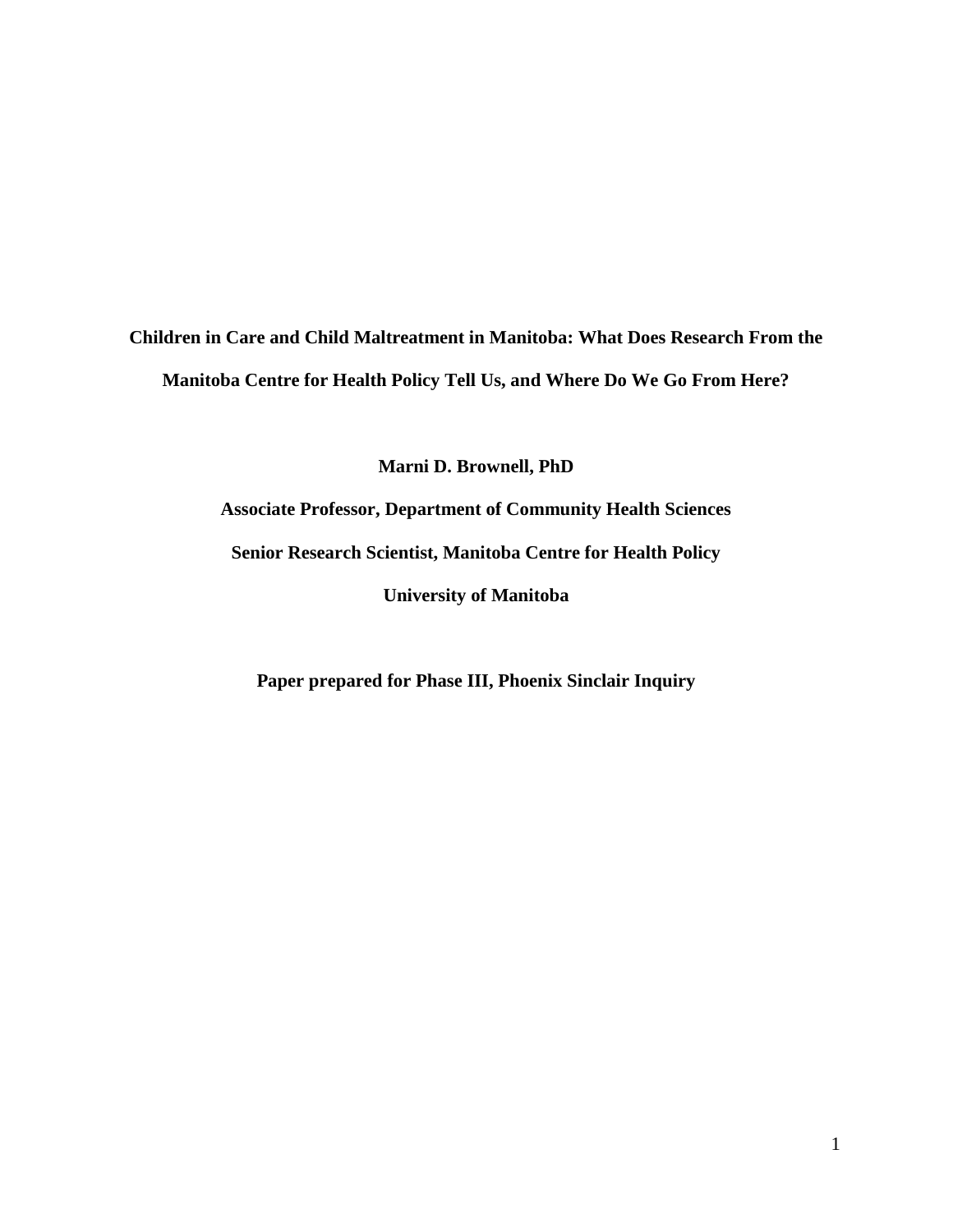# **Children in Care and Child Maltreatment in Manitoba: What Does Research From the Manitoba Centre for Health Policy Tell Us, and Where Do We Go From Here?**

#### **Background on the Manitoba Centre for Health Policy and Research in Child Welfare**

The Manitoba Centre for Health Policy (MCHP) is a research unit within the Department of Community Health Sciences, in the Faculty of Medicine at the University of Manitoba. MCHP houses the Population Health Research Data Repository (hereafter referred to as the Repository), which is a comprehensive collection of administrative, registry, survey and other databases primarily comprising residents of Manitoba. The Repository was developed to describe and explain patterns of health care and profiles of health and illness, but in the past decade has expanded to include information about services and programs from other departments. This has enabled inter-sectoral research in areas such as health care, education, and social services. MCHP acts as a steward of the information in the Repository for government agencies, RHAs and clinicians. Any project using Repository data must comply with all confidentiality and privacy policies, and must receive prior approvals from the Faculty of Medicine's Research Ethics Board, the government's Health Information Privacy Committee, and the data custodians. All person-level data held in the Repository are de-identified, containing no names or complete addresses. Linkages are possible through the use of an encrypted unique personal identifier. Data are only linked temporarily for the approved projects. Some database information goes back almost 40 years, for the entire population of Manitoba. More detailed information about the MCHP Repository and research using the Repository can be found in Roos & Shapiro (1995; 1999) Roos et al.(2005; 2008) Roos & Nicol (1999), and Brownell et al. (2002).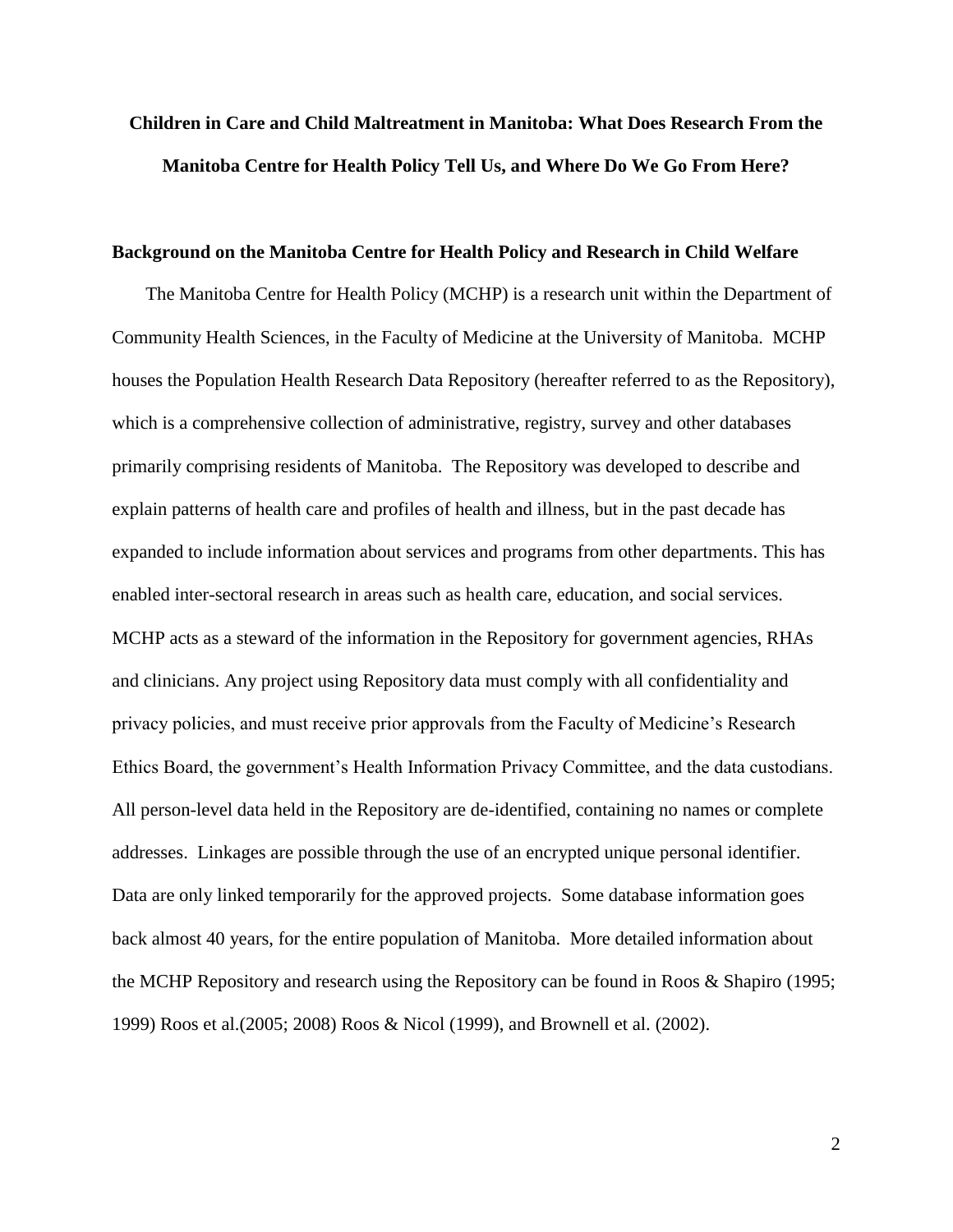The Repository consists of databases grouped into six domains: Health, Education, Social, Justice, Registries, and Database Support Files (a detailed listing of the databases within these domains can be found in Table A1 in the Appendix). The Health domain holds records for virtually all contacts with the provincial health care system, the Manitoba Health Services Insurance Plan (including physicians, hospitals, and pharmaceutical prescriptions) of all individuals registered to receive universal health benefits in Manitoba. The Education domain consists of Manitoba grade school and high school (kindergarten through grade 12) records containing enrolment and progress in school, assessments for all children in Grade 3, Grades 7/8, and Grade 12, and course marks for Grades 9 through 12. The Social domain includes program data from Healthy Child Manitoba including Families First screening and evaluation, Healthy Baby program data and scores on the Early Development Instrument (EDI), as well as other social service data such as Income Assistance and Child and Family Services.

At MCHP we have used data in the Repository to study the outcomes for children in care (also referred to as foster care and out-of-home placement). In Brownell et al. (2010), we examined education and social outcomes for youths who had one or more of the following three risk factors: being a child of a teen mom, experiencing poverty (i.e., living in a family that received income assistance for at least 2 months between the time the child was 10 and 17 years), and being involved with Child and Family Services (i.e., being in care or receiving protection/support services<sup>1</sup> at any time between the time the child was 10 and 17 years). This study looked at four different outcomes for youths: completion of high school, completion of 8

 $\overline{a}$ 

<sup>&</sup>lt;sup>1</sup> Protection services are provided when a child is seen as in need of protection because his/her health or emotional well–being is endangered; these services do not entail removal of the child from the home. Families can also receive voluntary support services, which are services that the family requests to aid in the resolution of family matters. "Protection" and "support" are distinct categories of services, but because these distinctions are often blurred, they were combined (as "receiving services from CFS") for this analysis.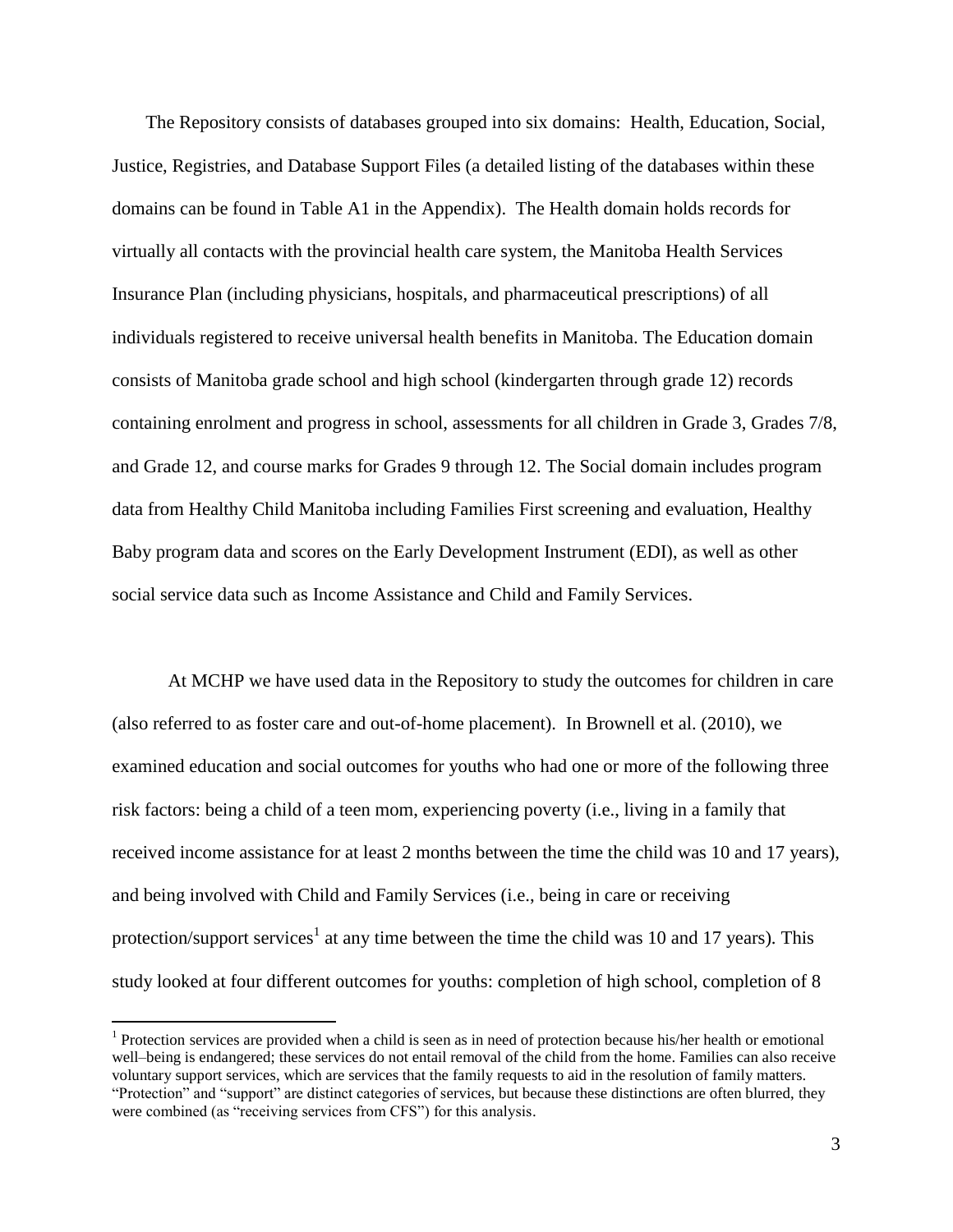or more credits in grade 9 (which is a predictor of high school completion (Brownell et al., 2012; King et al., 2007)), receipt of income assistance as a young adult, and giving birth as a teen (females only). We found that for youths whose only risk factor was receiving services from CFS, 57.2% of them completed high school within 7 years of entering grade 9. This is compared to 81.9% of youths with none of the three risk factors. For youths receiving services from CFS who also had lived in families receiving income assistance, only 28.3% completed high school within 7 years of entering grade 9. For youths involved with CFS who also had a teen mom, 38.5% completed high school, and for youths with all three risk factors only 15.8% of them completed high school.

For the other outcomes studied we found similar results: youths receiving services from CFS had poorer outcomes than youths without any risk factors, and the more risk factors they had, the poorer the outcomes. 60.4% of the youths involved with CFS earned 8 or more credits in grade 9 compared to 83.4% of youths with no risk factors. With one additional risk factor, the percent dropped to 30.1% or 41.2% (depending on the risk factor) and with all three risk factors only 20.2% of the youths earned 8 or more credits in grade 9. Whereas only 1.2% of youths with none of the risk factors received income assistance as young adults (18-19 years), 9% to 33.5% (depending on the number of risk factors) of youths involved with CFS received income assistance as young adults. When looking only at the female population of youths, only 2.1% of females with none of the risk factors gave birth during their teens, compared to 10.7% to 44.5% (again, depending on the number of risk factors) of females involved with CFS.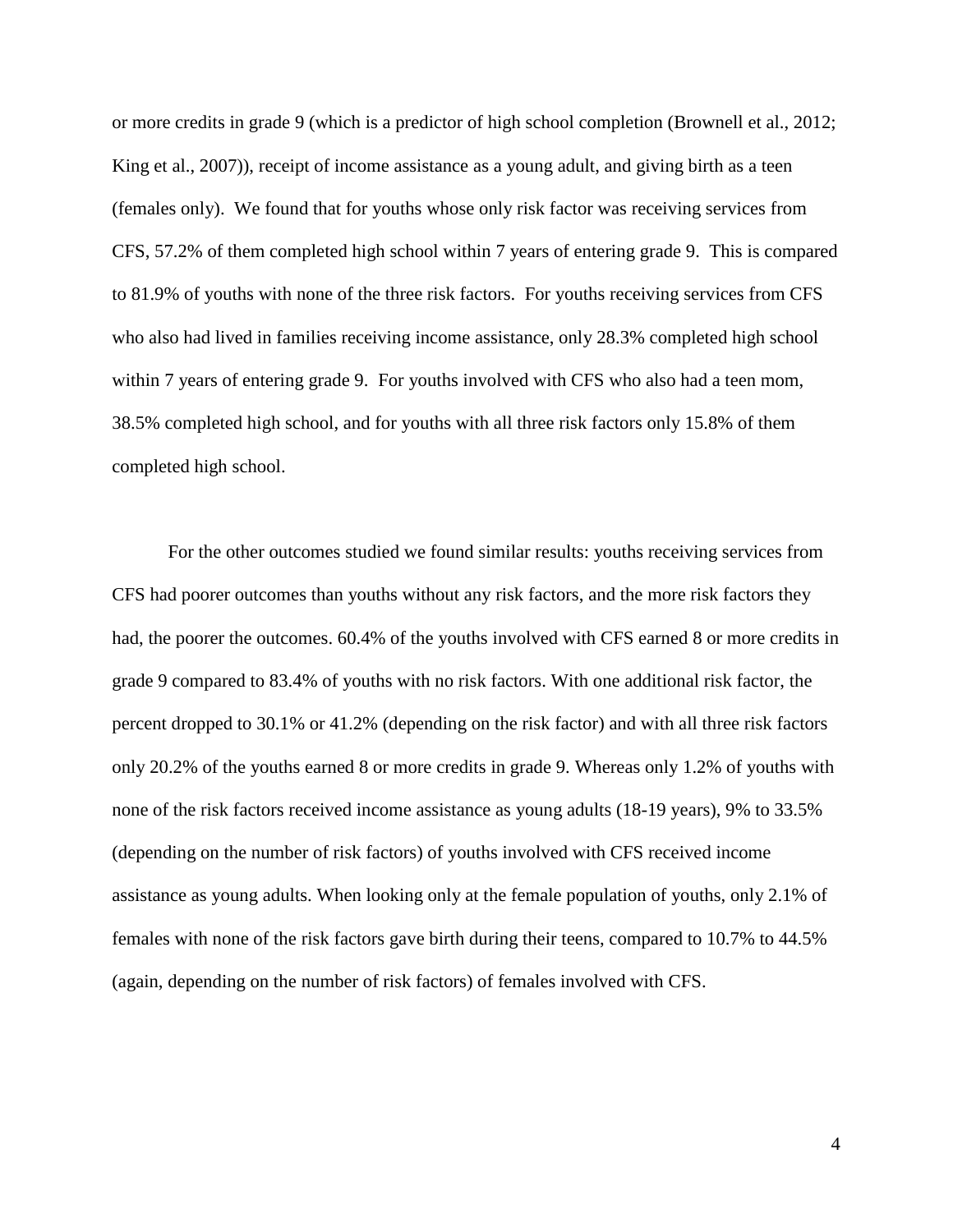Recognizing that there may be other influences associated with the three risk factors examined in this study, that may be contributing to the poorer outcomes of youths involved with CFS, we conducted multivariate regression analyses to control for the following: age, intellectual disability, emotional behavioural disorder, number of children in the family, area-level SES, area-level percent of Aboriginal residents, mother's marital status and sex. Even once these factors were controlled for, large (and statistically significant) differences in outcomes remained between outcomes for youths with none of the risk factors and outcomes for youths involved with CFS. Thus, the educational and social outcomes of youths who have been in care are poorer than for youths who have not been in care. It should be noted that it is difficult to determine from these analyses whether being in care or the circumstances leading to being in care (or a combination of both) resulted in the poorer educational and social outcomes.

We are not the first to demonstrate poorer outcomes for children in care. Indeed, educational achievement of children in care has long been a concern (Fanshel & Shinn, 1978), particularly since adolescents emancipated from the child welfare system often leave with little to no financial resources, community connections or help from family, making educational achievement that much more important (Tweddle, 2007). Research has indicated that children in care are more likely to struggle in school (Blome, 1997; Burley & Halpern, 2001; Goerge et al., 1992; Scherr, 2007). A large proportion of such children (a) receive special education services (Goerge et al., 1992; Zetlin et al., 2003), (b) have a high rate of absenteeism (Kortenkamp & Ehrle, 2002; Scherr, 2007), (c) are more likely to be suspended or expelled (Kortenkamp  $\&$ Ehrle, 2002), (d) score 15 to 20 per cent below their peers on state-wide achievement tests (Burley & Halpern, 2001), (e) are much less likely to graduate (Blome, 1997; Burley & Halpern,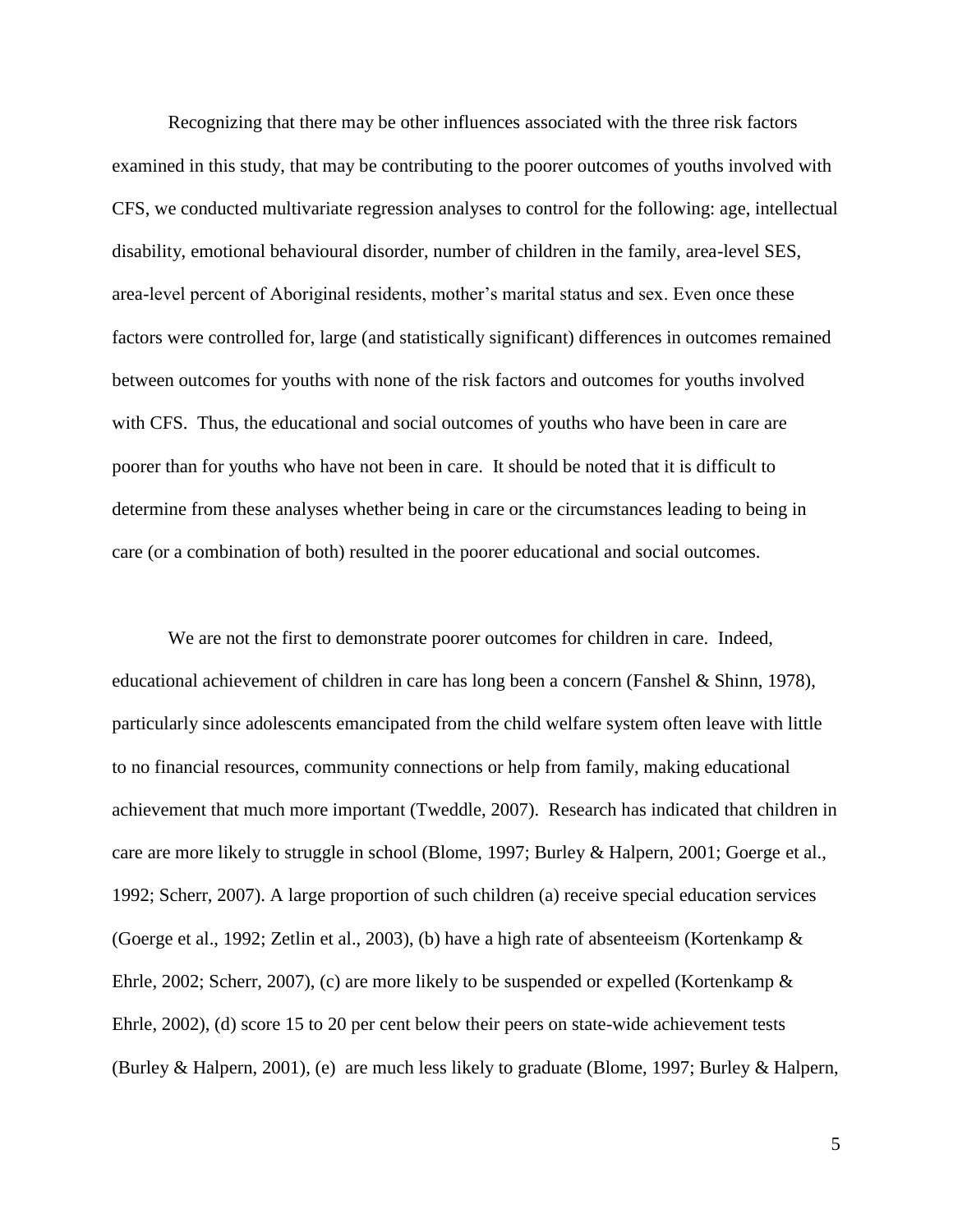2001), and (f) are likely to repeat at least one grade (Sawyer & Dubowitz, 1994; Burley  $\&$ Halpern, 2001).

In the Manitoba Child Health Atlas Update (Brownell et al., 2008), rates of hospitalization were compared for children 0 to 17 years of age who had been or were in care in 2001/02-2003/04 to those who had not been in care during this time period. Markedly higher hospitalization rates were found for children in care, at almost 3 times higher than rates for children not in care. Some of the most notable differences were for mental disorders, with children in care having hospitalization rates over 10 times higher than children not in care, hospitalizations related to pregnancy and childbirth (i.e., teen births), with children in care having hospitalization rates almost 6 times higher than children not in care, and injuries, with children in care having hospitalization rates over 3 times higher than children not in care.

Work has also been done using the MCHP Repository to study not only rates of hospitalizations, but physician visits, suicide attempts and suicides by children in care compared to children not in care in Manitoba (Katz et al., 2011). This study selected children who were 5 to 17 years of age and who were in care for the first time for at least 30 days between 1997/98 and 2005/06. Children of the same age who had not been in care were used for comparisons. Children in care had almost twice as many hospitalizations, 14% more physician visits, over twice as many suicide attempts and three-and-a-half times the rate of suicide compared to children not in care. These results were found even once additional factors had been controlled for, including age, sex, socioeconomic status, parental psychopathology, and presence of a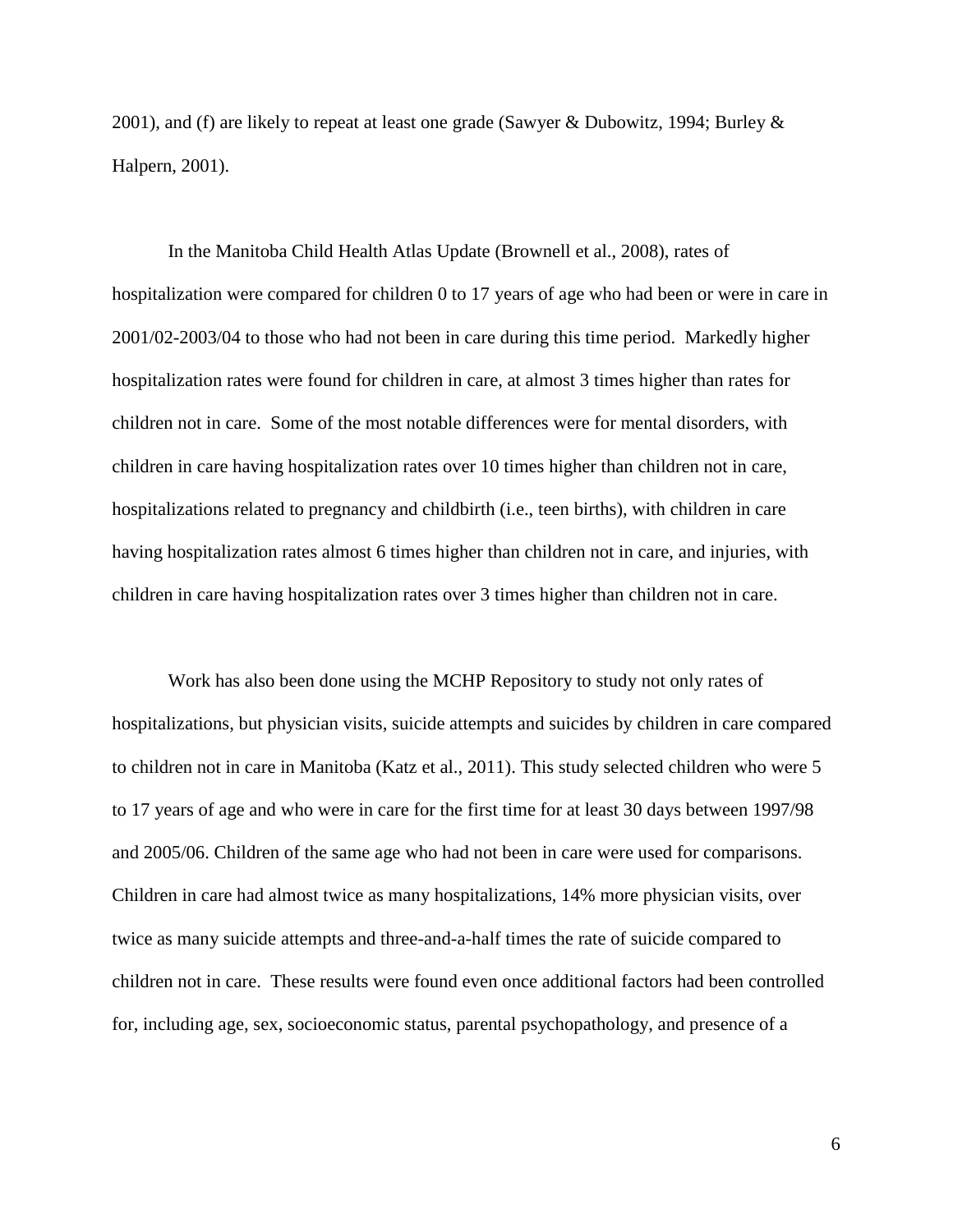psychiatric disorder. This study found that length of time in care and the number of placements did not have a substantial impact on the outcomes.

Katz et al. (2011) also looked at these same outcomes for children in care both before and after they were taken into care, where the "before" period looked at outcomes that occurred in the two-year period prior to the date of the first placement in care, and the "after" period looked at outcomes that occurred on or after the date the child was placed into care until the end of the study period. They found that attempted suicides, admissions to hospital and physician visits were all significantly lower in the period after entering care than the period two years before the placement. The rate of suicide was 73% lower, the rate of hospital admissions was 32% lower and the rate of physician visits was 11% lower in the period after entry into care.

Given that our research at MCHP, and studies elsewhere, has demonstrated that outcomes are poorer for children in care compared to children not in care, it is important to know how many children in Manitoba are affected. According to the Manitoba Family Services and Consumer Affairs (now Manitoba Family Services and Labour) Annual Report for 2010/11, there were 9,432 children in care on March 31, 2011 (Manitoba Family Services and Consumer Affairs, 2011). There were approximately 286,000 children 0 to 17 years of age living in Manitoba in December 2009 (most recent year of data available) according to a report by MCHP (Brownell et al., 2012), which would mean that just over 3% of children 0 to 17 in Manitoba were in care on March 31, 2011. The actual number of children who were in care at any point during that fiscal year was likely higher, since there would be children who went into care sometime in the fiscal year but were no longer in care on March 31, 2011. Brownell et al. (2012)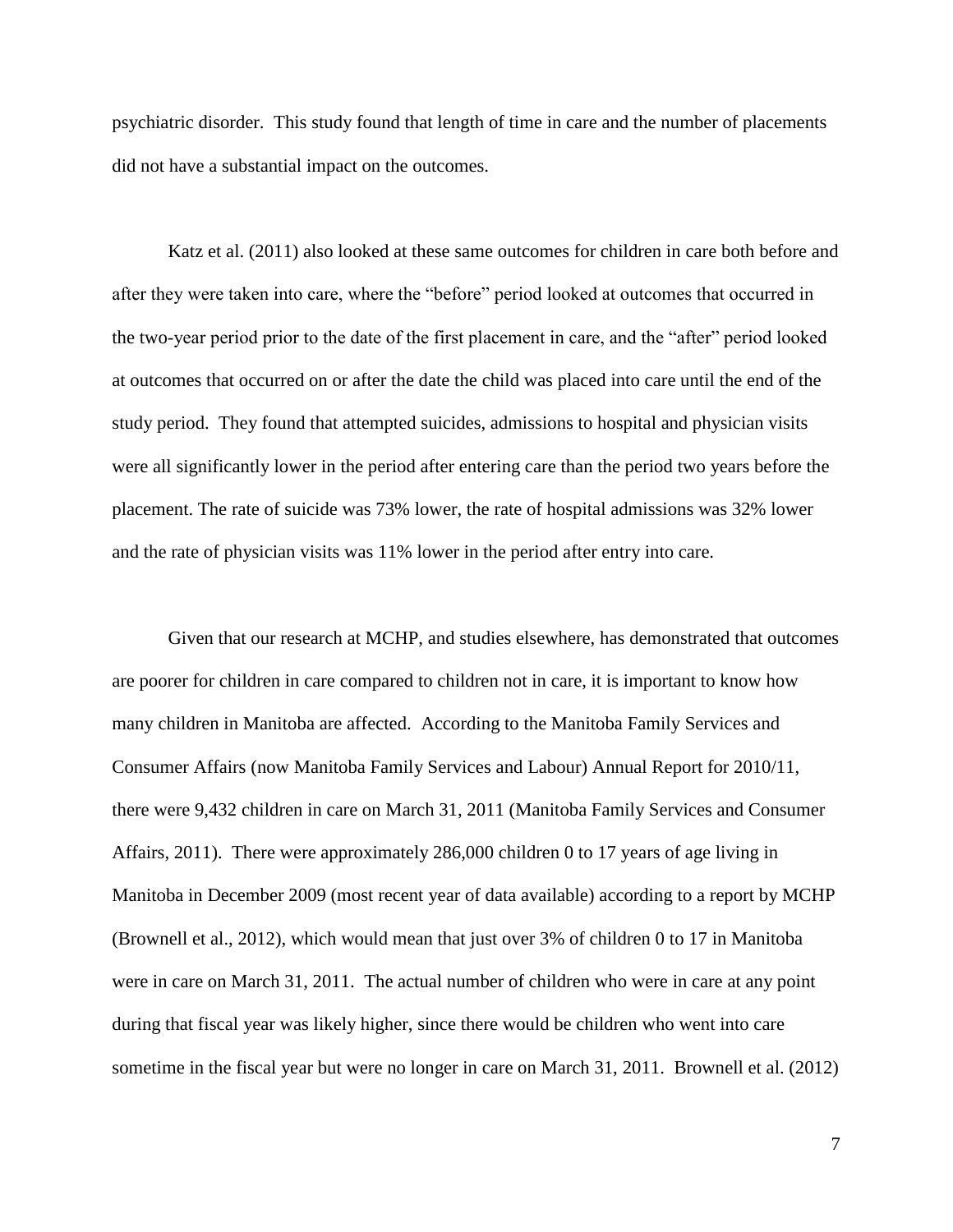calculated the prevalence<sup>2</sup> of children 0 to 17 years of age in care in Manitoba in 2006/07-2008/09 using data from the Child and Family Services Information System (CFSIS) and found that 4% of children had been in care at any time over that period. This is likely an underestimate as not all CFS agencies consistently enter data into CFSIS. When looking over time, the numbers are even greater: by the age of 7 years, 7.5% of Manitoba children have been in care at some time in their lives (Gilbert et al., 2012).

It should be noted that not all children in Manitoba are at the same risk of going into care. Northern Manitoba (in this case, in the former RHAs of Nor-Man, Burntwood and Churchill) has tended to have higher prevalence of children in care than other areas of the province, although in the most recent time period available for analysis, prevalence in the North was not different from the rest of the province (Brownell et al., 2012). This is likely due to incomplete reporting to CFSIS during this time period. Looking only at children in urban areas, where reporting to CFSIS is not problematic, there is a large difference across neighbourhoods, with children from the areas with the lowest income having a prevalence of 14.1% compared to 0.3% in areas with the highest incomes (Brownell et al., 2012). Of note is the fact that 85% of the children in care in Manitoba are Aboriginal (Manitoba Family Services and Consumer Affairs, 2011).

Manitoba has some of the highest rates of children in care in the world. In a study of outof-home care across several countries, Thoburn (2007) identified Canada as having some of the highest rates in the world, and Manitoba's rate of children in care is one of the highest in Canada (Canadian Child Welfare Research Portal, 2010). In a comparison across 6 countries, Gilbert et

 $\overline{a}$ 

 $2^2$  Prevalence refers to the percent of children in care over a given period of time. Each child is counted only once over the time period.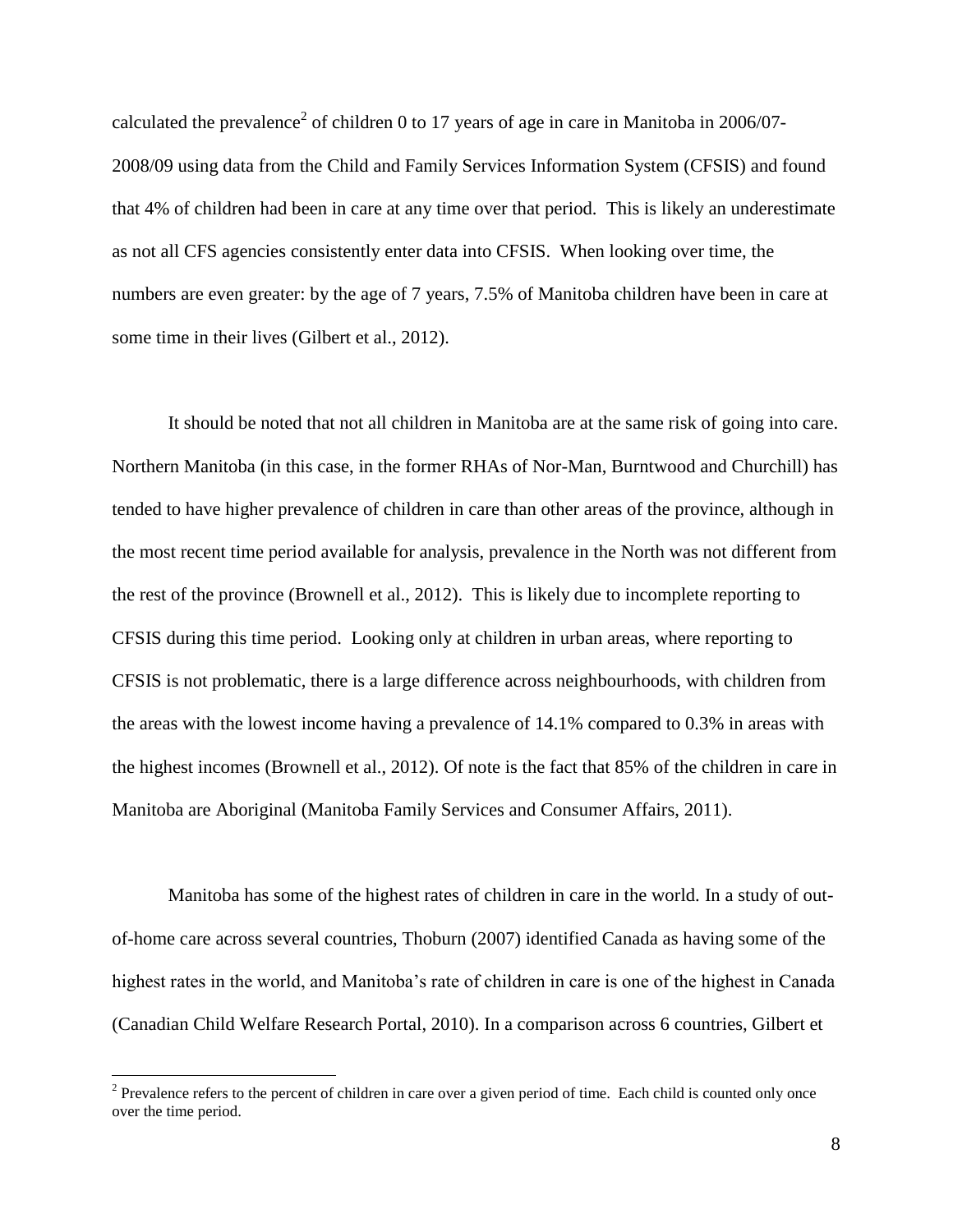al. (2012) found that rates of out-of-home placements for children up to 10 years of age were 10 times higher in Manitoba than in Western Australia.

Given the generally poorer outcomes experienced by children in care discussed above, having high rates of out-of-home placements is of concern. Of course, it is difficult to tell from the research presented whether the poorer outcomes experienced by children in care are the result of being in care itself, or the factors that led to the children being in care. There are currently no controlled trials comparing outcomes for children in care to outcomes for children in families receiving intensive home support (Gilbert et al., 2012), which would help to determine the impact of out-of-home care itself. What this means is that thousands of Manitoba children are being placed in care each year, with little evidence that this intervention is effective and will result in the best possible outcomes for the children. In at least some instances, out-of-home placements may actually indicate inadequate funding for preventive or supportive interventions that would allow the child to remain in the home, rather than being an option of last resort after these other interventions have been tried and failed. The large number of children in care in Manitoba also raises questions about the sustainability of providing high quality foster care (Gilbert et al., 2012; O'Donnell et al., 2008).

#### **Public Health Approach to Child Maltreatment**

To address not only the potential unsustainability of a quality foster care system, but also the fact that it is likely that only a fraction of children experiencing some form of maltreatment come to the attention of child protection agencies, a public health approach to child abuse and neglect has been advocated (Gilbert et al., 2012; O'Donnell et al., 2008; Gilbert, Woodman &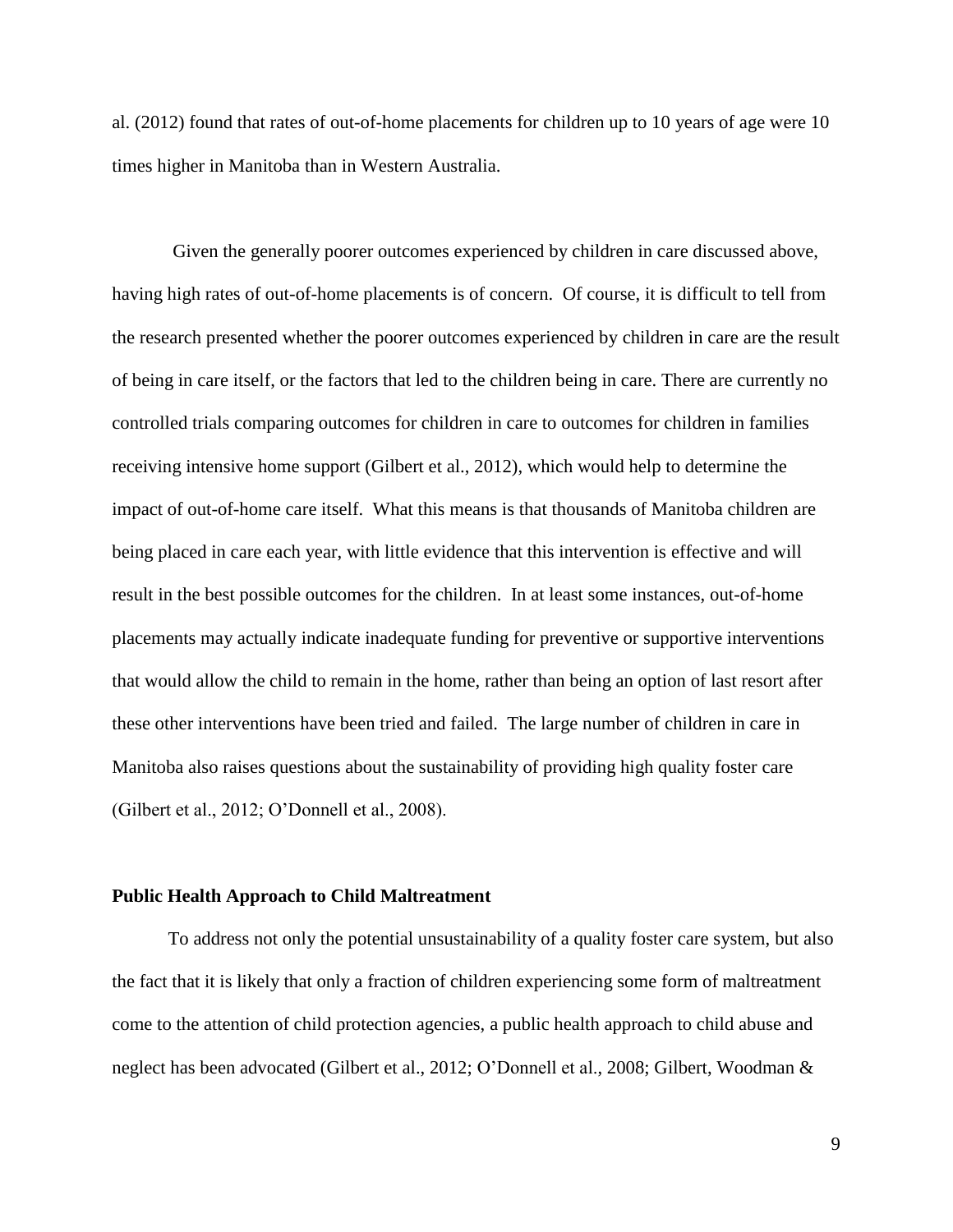Logan, 2012). This public health approach would theoretically reduce the risks for child maltreatment, thereby also reducing the need for removing children from their families and homes and placing them into care. A public health approach involves primary, secondary and tertiary prevention strategies, or what are sometimes referred to as upstream, midstream and downstream approaches (McKinlay, 1998). In the field of population and public health, the analogy used to describe these approaches to health and health care involves a dangerous highway with a steep cliff, off of which cars loaded with passengers are continually falling. A downstream approach would suggest building a hospital at the bottom of the cliff to treat the victims; a midstream approach may involve erecting a sign on the highway to warn drivers about the upcoming cliff; whereas an upstream approach would change the environment (in this case the highway) so that drivers are no longer placed at risk (e.g., re-route the highway away from the cliff). While all three approaches or strategies are necessary in promoting health, there has been a disproportionate emphasis on downstream approaches, as opposed to whole population upstream approaches (McKinlay, 1998). The same can be said for child welfare, where the emphasis has been on child protection (downstream) rather than universal prevention (upstream) (O'Donnell et al., 2008; Gilbert, Woodman & Logan, 2012).

In order to understand how a public health approach to child maltreatment would work, it is important to try to understand what factors cause an adult to abuse and/or neglect a child. Belsky (1993) stressed that child abuse and neglect are likely caused by multiple factors at multiple levels including individual, familial, community, and societal levels. Individual (childlevel) factors associated with child maltreatment include low birth weight and short gestation, disabilities and chronic health problems, difficult temperaments, and learning and behavioral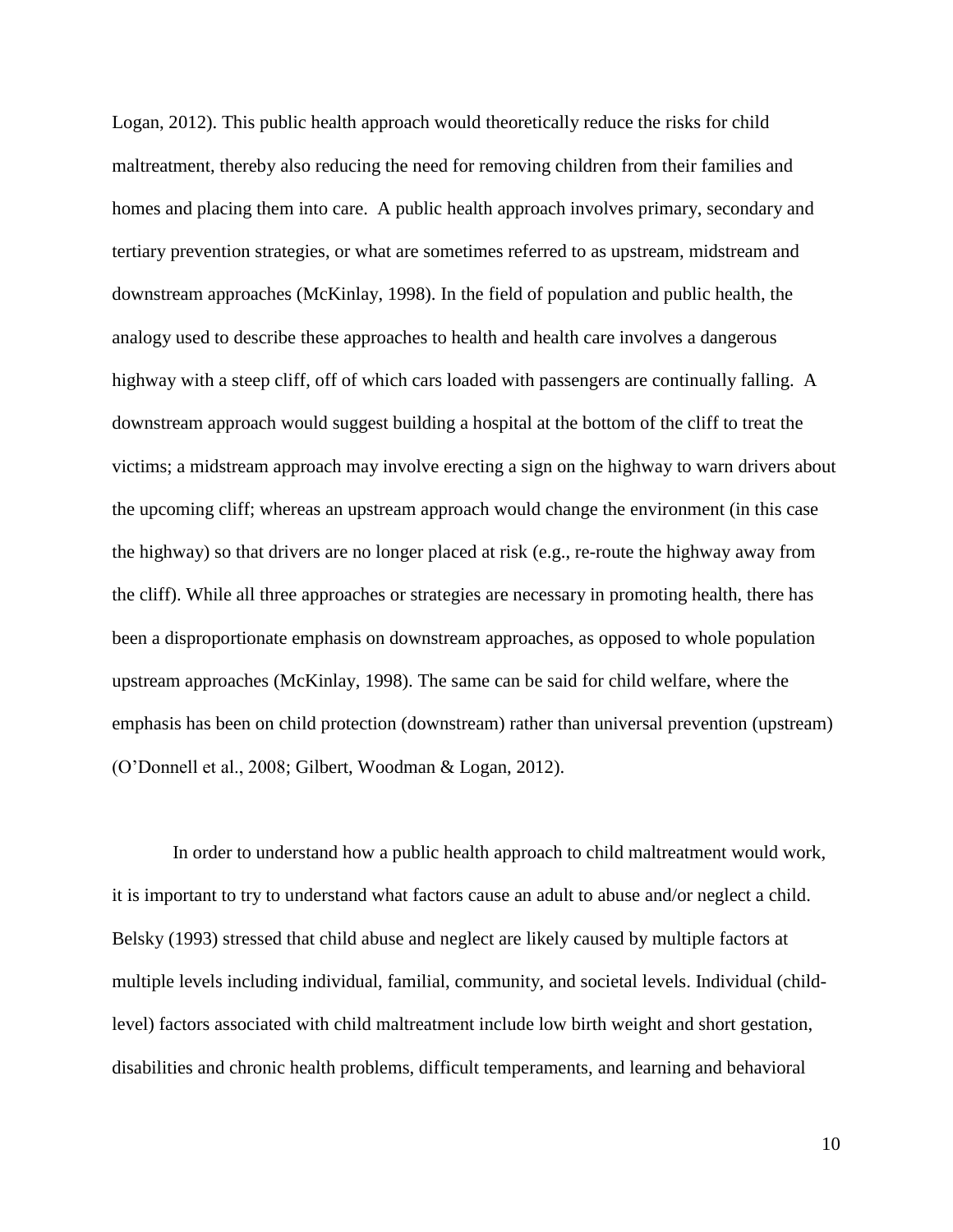difficulties (Sherrod et al., 1984; Spencer et al., 2006; Sprang et al., 2005; Sullivan & Knutson, 2000; Trocmé et al., 2003). Family (parent-level) factors include adolescent parenting, loneparent status, parents' social isolation, parental mental health problems such a depression, substance abuse, intimate partner violence, parents' own history of child maltreatment and/or lack of positive parenting experiences during childhood (Black et al., 2001; Chaffin et al., 1996; Corse et al., 1990; DePaul & Domenech, 2000; Ekéus et al., 2004; Gilbert et al., 2009; Kelleher et al., 1994; Sidebotham & Golding, 2001; Trocmé et al., 2003). Community characteristics include neighborhood poverty, unemployment, poor housing conditions, higher residential mobility, less extensive social networks , lower levels of social cohesion, and more social isolation (Coulton et al., 1995; Coulton et al., 1999; Drake & Pandey, 1996; Garbarino & Sherman, 1980; Garbarino & Kostelny, 1992; Gilbert et al., 2009; Jack, 2004; Whipple & Webster-Stratton, 1991). Societal factors include not only those related to degree of poverty, such as economic circumstances, but also societal attitudes toward physical punishment and violence (Durrant, 2006). Research at MCHP confirms that many of these factors are significant predictors of infants entering care in Manitoba, including financial difficulties, being in a loneparent family with no social support, and maternal alcohol or drug use during pregnancy (Brownell et al., 2011).

What are the arguments in favor of a public health approach? Firstly, the current approach of detection, through notifications and investigations, and removal of children to foster care leads to a chronically over-burdened system (O'Donnell et al., 2008). Estimates suggest that 4 to 16% of children are physically abused each year, and 10% are neglected or psychologically abused (Gilbert et al., 2009). Only a fraction of this number of cases is currently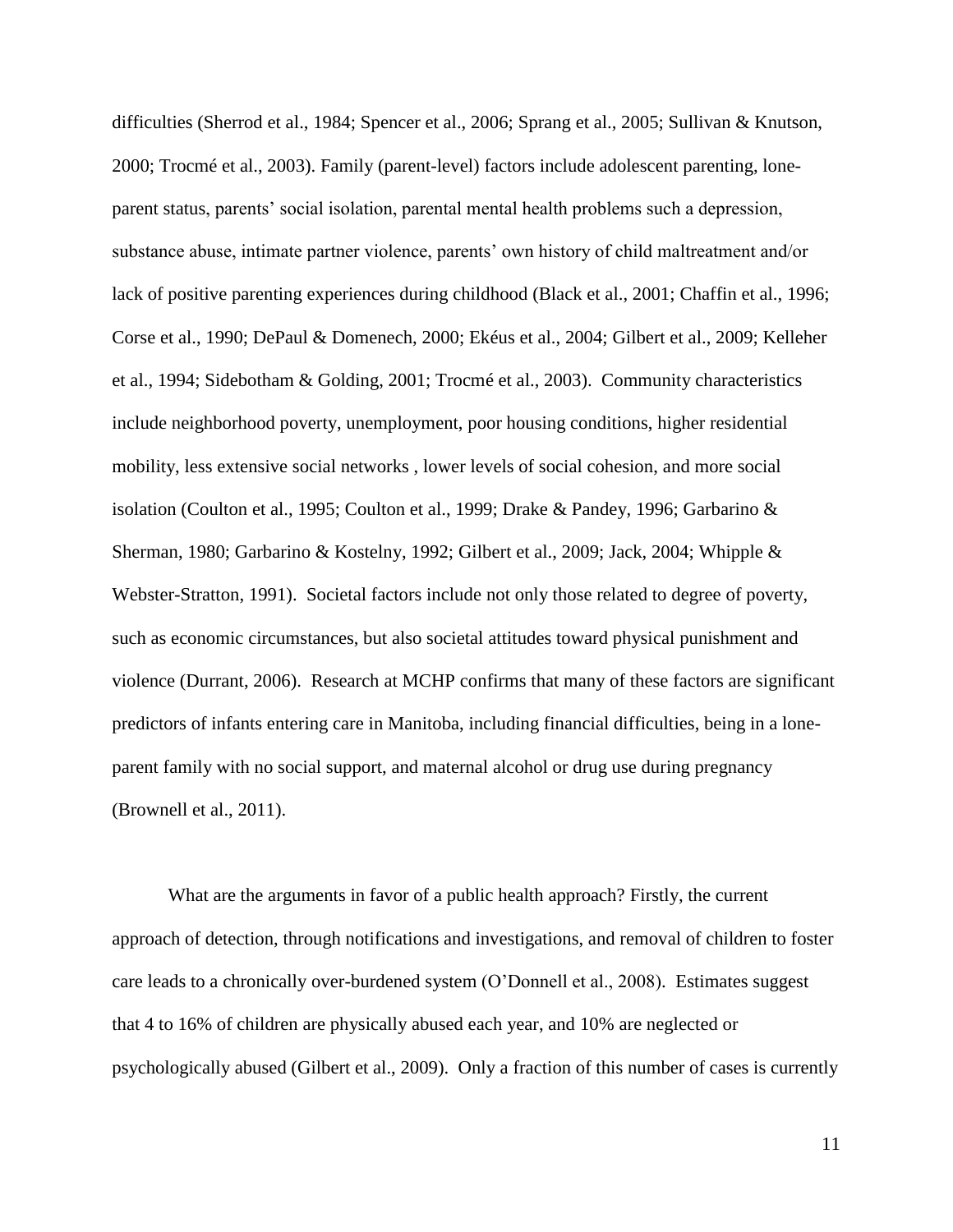investigated; policies that suggest enhanced detection as a means to address child maltreatment will certainly increase the current burden on the system. Resources steered toward better detection and protection take away from other areas, such as in-home supports and prevention programs. The recent follow-up of the Auditor General's Report (Office of the Auditor General Manitoba, 2012) illustrates this strain on resources and the resulting need to prioritize some services over others. In response to criticisms that recommendations to improve reporting to CFSIS have gone unaddressed, Family Services Minister Jennifer Howard claimed that the government chose to hire more social workers, rather than invest in more computers (Winnipeg Free Press, September 28, 2012). The intent of a public health approach that focuses on upstream (preventive) interventions is to reduce the occurrence of child maltreatment in the first place.

The second argument in favor of a public health approach relates to the fact that only a fraction of child maltreatment cases come to the attention of child protection authorities (O'Donnell et al., 2008; Gilbert, Woodman & Logan, 2012). Indeed, some suggest that cases of child maltreatment that come to the attention of child protection agencies and/or involve police investigations represent only the tip of the iceberg of child abuse and neglect, with the majority of cases going unreported or unknown (PHAC, 2010; Trocme et al., 2005). Thus, regardless of policies such as mandatory reporting by all professionals who have contact with children, detection and reporting of all possible maltreatment is implausible. Universal programming aimed at improving parenting and family functioning could potentially reduce child abuse and neglect, not only for those families that might eventually come in contact with child protection agencies, but also those who won't. A review by Gilbert et al., (2009) documents the long-term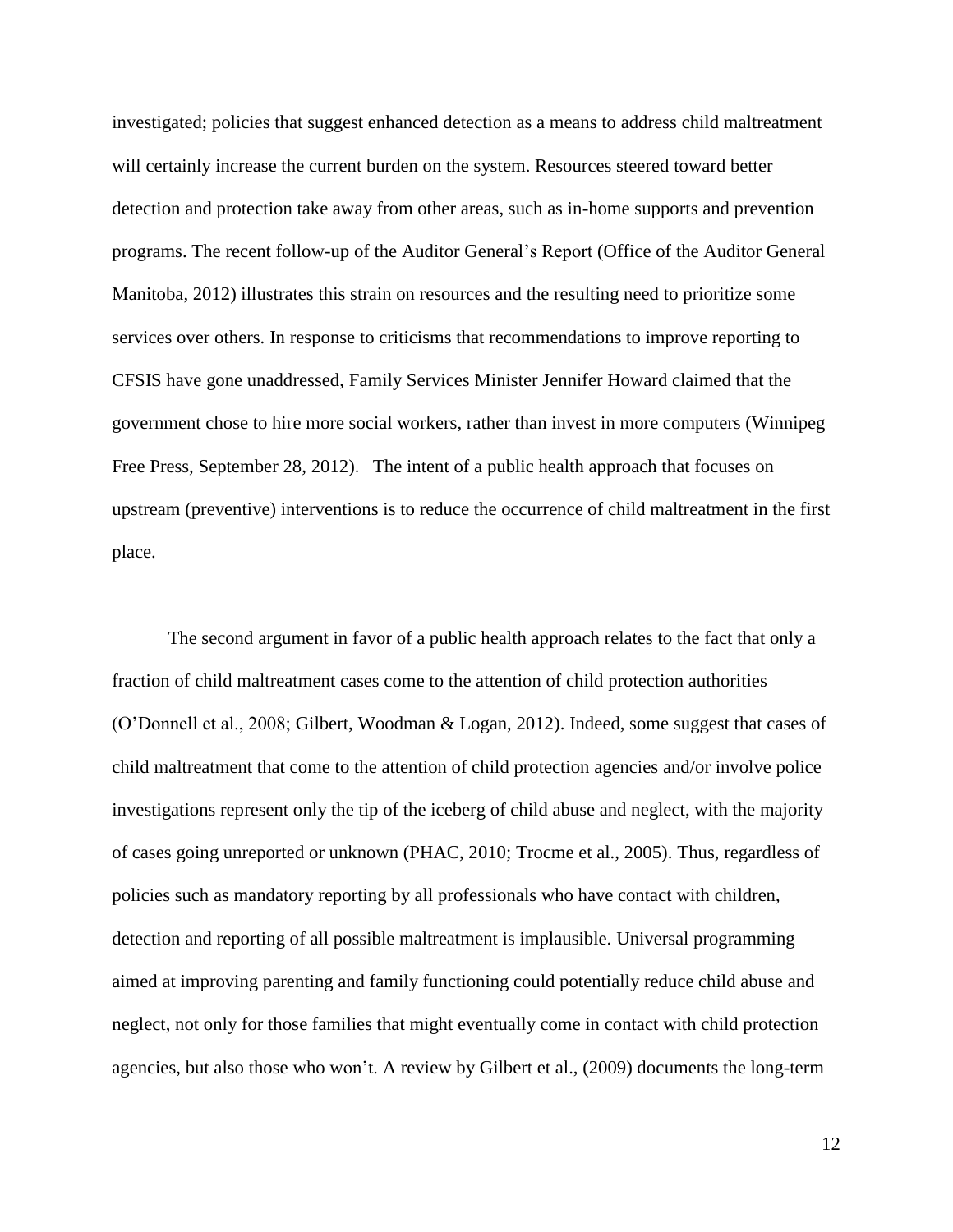serious consequences of child maltreatment, including not only the extreme and obvious cases of child deaths, but long-term mental and physical health concerns, substance abuse and criminal activity. Programs that reduced child abuse and neglect at the population level would thus have far reaching benefits, for children and their families, as well as society at large.

A third argument in favor of a public health approach to child maltreatment involves economic costs. The old adage "an ounce of prevention is worth a pound of cure" has been demonstrated in numerous early childhood development programs that target high risk children (for example, the Perry Preschool Program (see Schweinhart et al., 2005); the Abecedarian Program (see Campbell et al, 2012; Muenning et al., 2011; Pungello et al., 2010) and the Chicago Parent-Child Centers (see Reynolds & Temple, 2008). For example, the Perry Preschool Program, an intensive 2-year program targeting disadvantaged children and involving both highquality preschool programming and home visits, has followed participants for over 40 years and estimated that more than \$16 has been saved for every \$1 spent, due to increases in education, employment and incomes and decreases in welfare and justice system costs (Schweinhart et al., 2005). There is little cost effectiveness research in the area of child maltreatment (see for example Meadows et al., 2011); however a study estimating the costs of developing a public health system for delivering population-wide parenting interventions suggest substantial savings could be achieved (Foster et al., 2008).

While arguments that involve economic savings are always appealing, society has a moral obligation to protect children from abuse and neglect in the first place (O'Donnell et al., 2008; Gilbert, Woodman & Logan, 2012). Reading et al., (2009) take this argument one step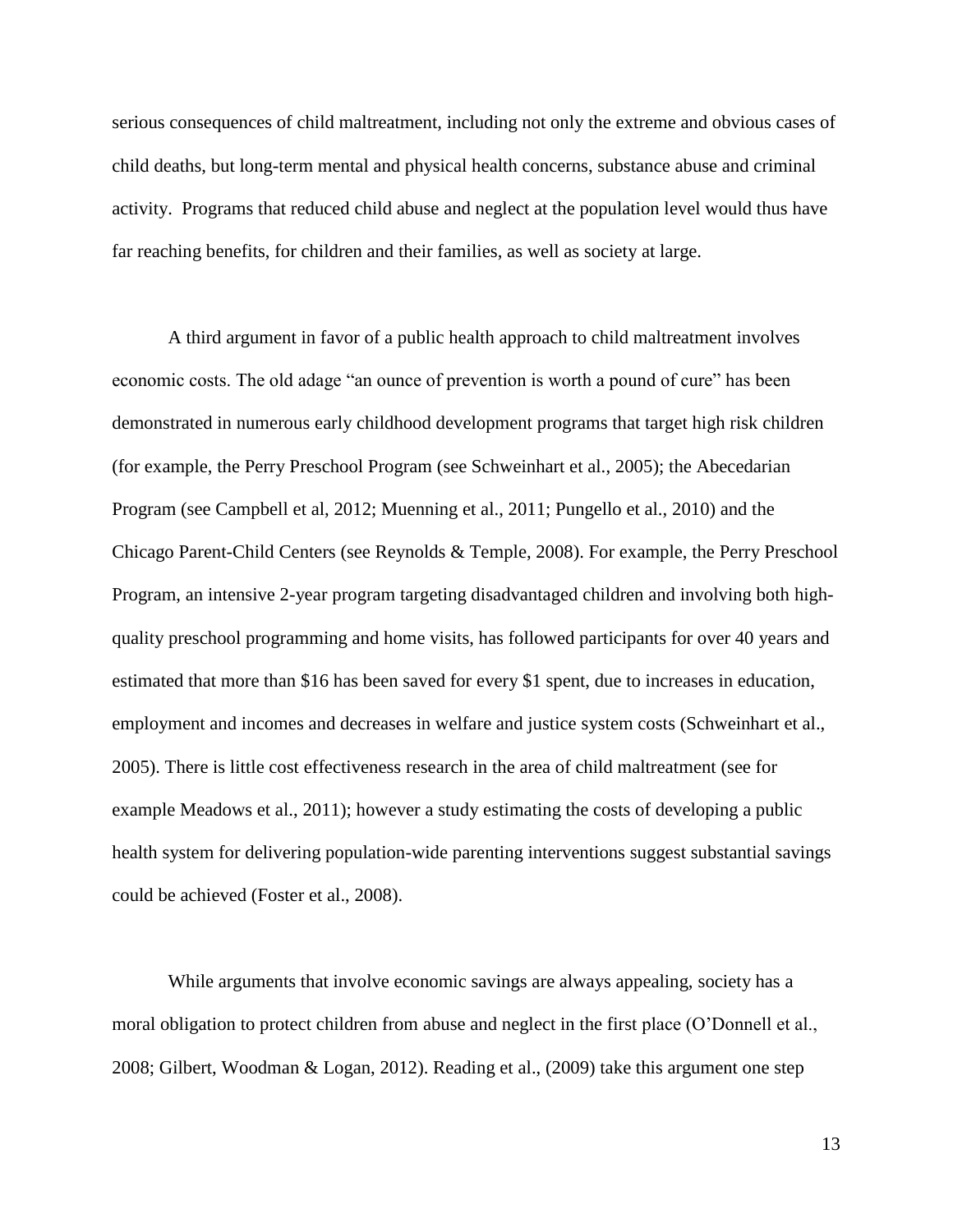further and claim that society has a legal right to protect children from maltreatment, and suggests using the United Nations Convention on the rights of the child (UNCRC) as a framework for addressing child maltreatment, including preventing its occurrence. Canada became a signatory to the UNCRC in 1990 and ratified it in 1991, and as such is bound to it by international law (Wikipedia, nd). Reading et al. point out that the rights-based approach can compliment the public health approach, providing "a legal instrument for implementing policy, accountability, and social justice, all of which enhance public-health responses." (p. 332). Providing support to parents is laid out in the UNCRC in Article 18.2:

> *For the purpose of guaranteeing and promoting the rights set forth in the present Convention, States Parties shall render appropriate assistance to parents and legal guardians in the performance of their child-rearing responsibilities and shall ensure the development of institutions, facilities and services for the care of children.* (p. 5, United Nations, 1989)

As Blackstock (2007) points out, Aboriginal children, who are disproportionately represented in the child welfare system in Canada, are more often taken into care for reasons of neglect than abuse, and this neglect is associated with at least two factors that are largely out of the parents' control: poverty and poor housing. Blackstock calls for the enhancement of "family support services to keep children safely at home, accompanied by sustained investments in community development efforts targeted at poverty eradication and substance misuse" (p. 76) and her call is reinforced by the UNCRC.

### **Conclusions**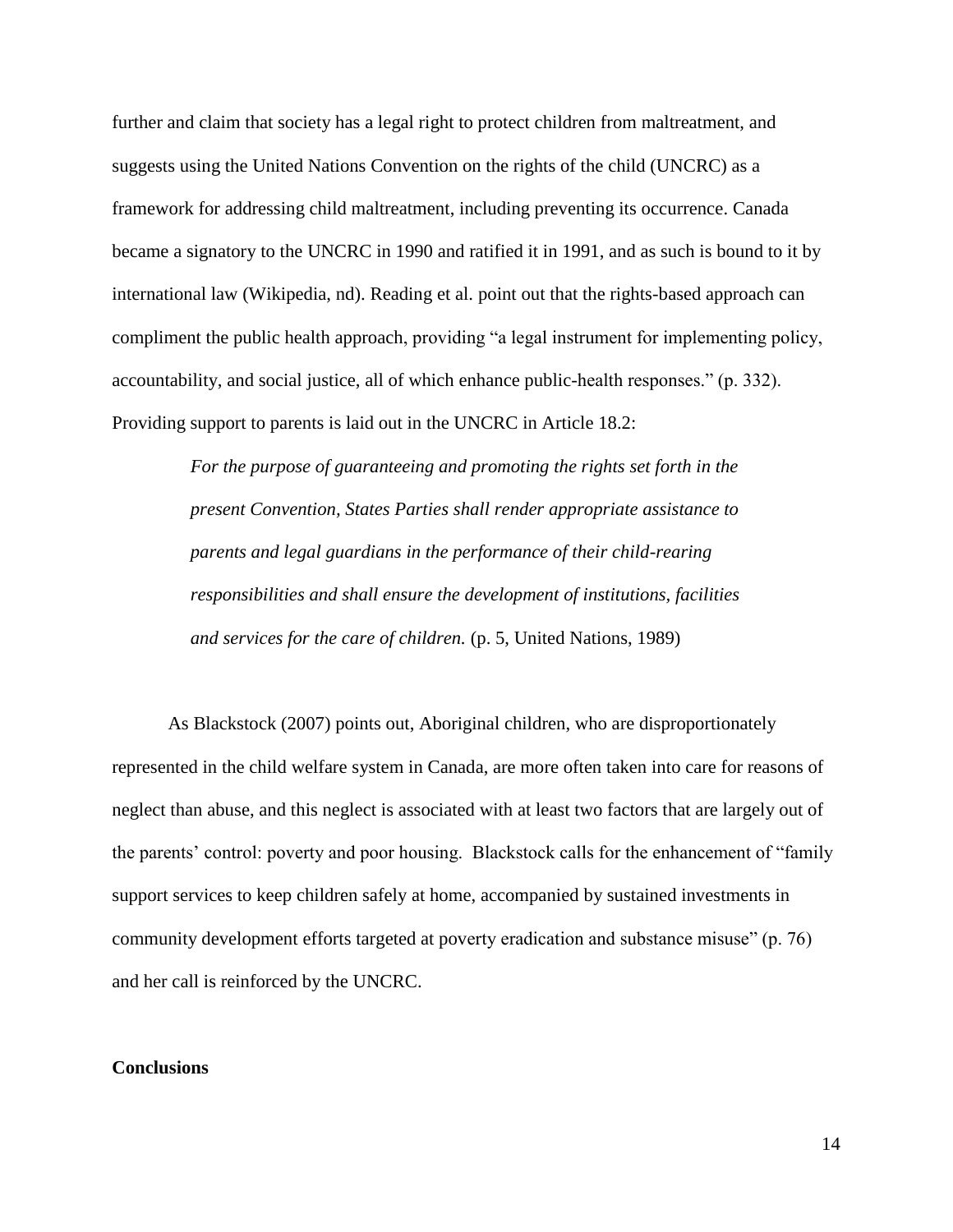The knee-jerk response to severe child abuse and individual deaths, like the case of Phoenix Sinclair, is moral outrage and a need to punish not only the perpetrators of the abuse, but also "the system" that allowed the abuse to occur. Policy responses often revolve around detection and punishment rather than focusing on developing and implementing interventions to improve conditions for children (Gilbert, Woodman & Logan, 2012). But such interventions are necessary in order to reduce and prevent child maltreatment.

What would such interventions look like? A public health approach would involve preventive strategies at multiple levels, from upstream approaches such as social policies affecting all children and their families to midstream targeted approaches for families and children at risk, through to downstream approaches involving child protection in cases of severe maltreatment.

Social policies at the upstream level could involve legislation against corporal punishment (Gilbert et al., 2009), extended parental leave programs, ensuring access to low cost, quality child care, economic reforms that reduce the gap between rich and poor (see for example Marmot et al., 2009), and a guaranteed annual income (see for example Forget, 2011). Parenting programs with a universal component (for example Triple  $P$  – see Prinz et al., 2009) are also examples of upstream interventions that could reduce child maltreatment at the population level. The benefit of universal, upstream programs is that they have the potential not only to prevent child maltreatment, but to enhance family functioning and child outcomes at the population level (O'Donnell et al., 2008). Midstream approaches could include targeted home visiting programs, mental health strategies and services, programs that address domestic violence, and substance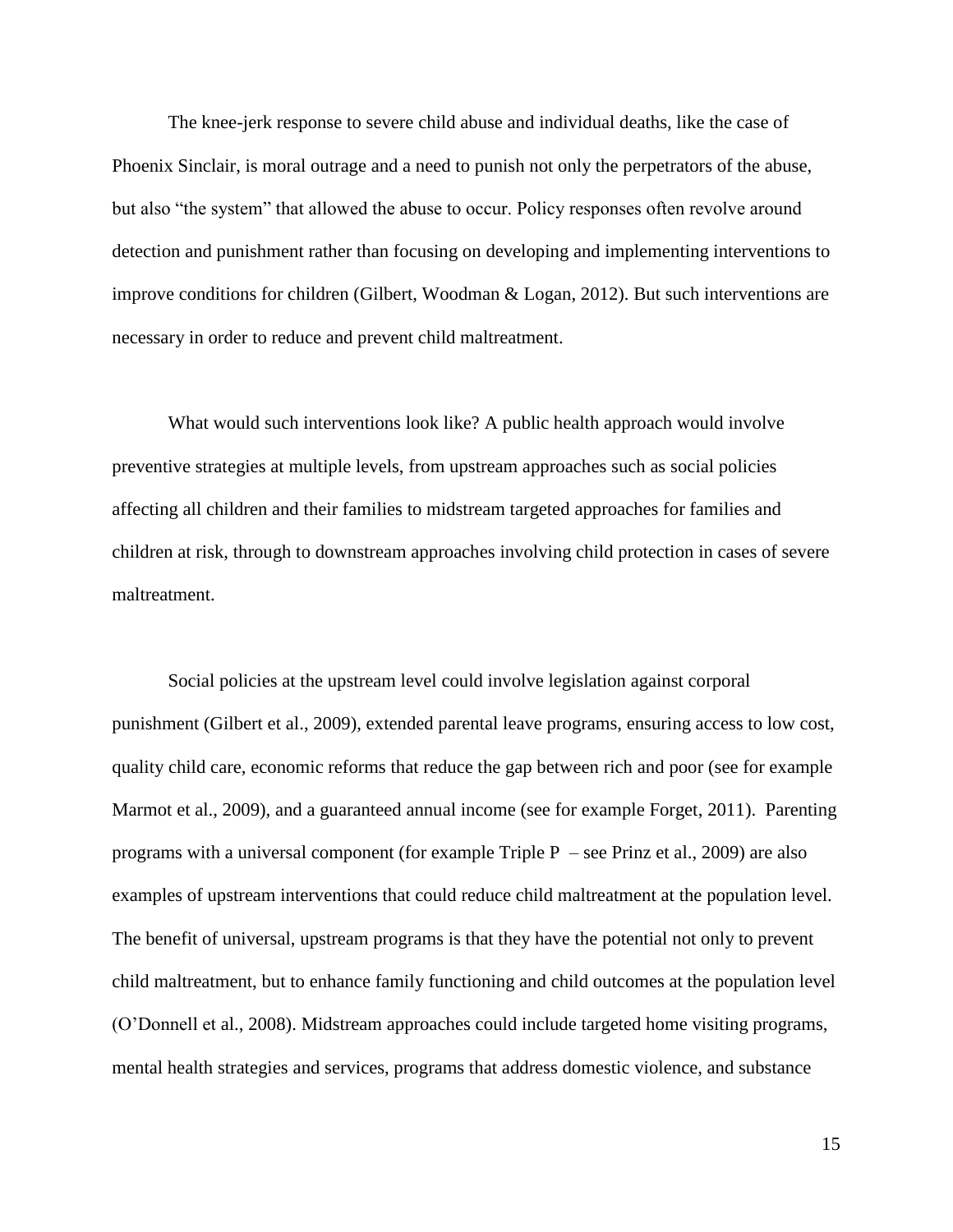abuse programs. Even with extensive and effective prevention programs, downstream or tertiary responses to severe child maltreatment will likely always be necessary. In these cases, it is important that the decisions on how to treat severe child maltreatment are based on the best possible evidence for effective care and outcomes, which may involve intensive family-centred interventions or removal of the child from the home.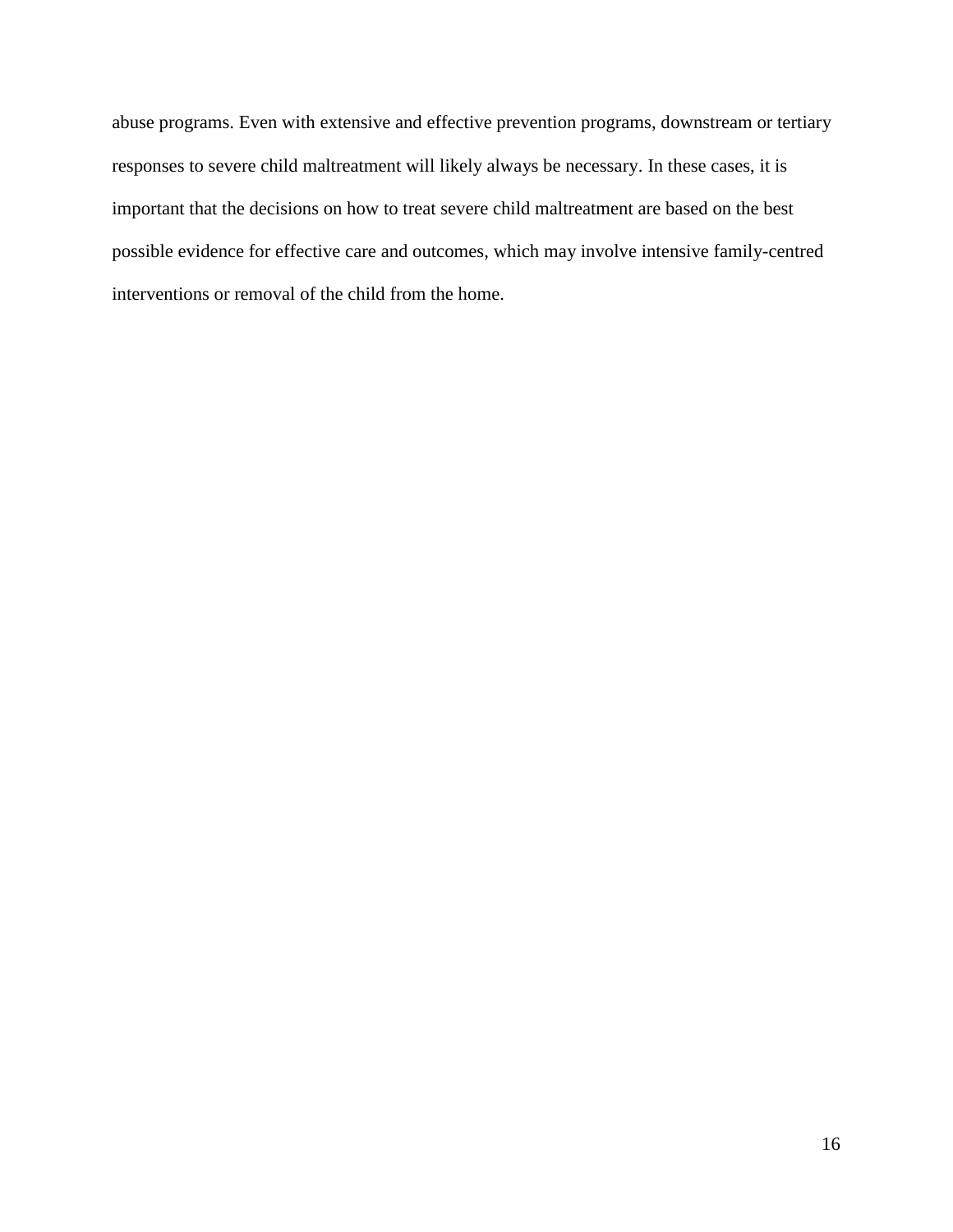### **References**

- Belsky J. Etiology of child maltreatment: A developmental-ecological analysis. *Psychological Bulletin*, 1993; 114: 413-434.
- Black D, Heyman R, Smith Slep A. Risk factors for child physical abuse. *Aggression and Violent Behaviour.* 2001;6:121-88.
- Blackstock C. Residential schools: did they really close or just morph into child welfare? *Indigenous Law Journal* 2007; 6: 71-78
- Blome W. (1997). What happens to foster kids: Educational experiences of a random sample of foster care youth and a matched group of non-foster care youth. *Child and Adolescent Social Work Journal, 14*(1), 41-53.
- Brownell M, Chartier M, Santos R, Au W, Roos N, Girard D. Evaluation of a newborn screen for predicting out-of-home placement. *Child Maltreatment*, 2011; 16: 239-249.
- Brownell M, Chartier M, Santos R, Ekuma O, Au W, Sarkar J, MacWilliam L, Burland E, Koseva I, Guenette W. *How are Manitoba's Children Doing?* Manitoba Centre for Health Policy, Winnipeg MB: October, 2012.
- Brownell M, De Coster C, Penfold R, Derksen S, Au W, Schultz J, Dahl M. *Manitoba Child Health Atlas Update. Manitoba Centre for Health Policy*, Winnipeg, MB: November 2008
- Brownell M, Martens P, Kozyrskyj A (Eds). Improving children's health: how population-based research can inform policy. The Manitoba experience. *Canadian Journal of Public Health,* 2002;93 (supplement 2). Available at:

[http://umanitoba.ca/faculties/medicine/units/community\\_health\\_sciences/departmental\\_unit](http://umanitoba.ca/faculties/medicine/units/community_health_sciences/departmental_units/mchp/projects/media/cjph_vol93-s2.pdf) [s/mchp/projects/media/cjph\\_vol93-s2.pdf](http://umanitoba.ca/faculties/medicine/units/community_health_sciences/departmental_units/mchp/projects/media/cjph_vol93-s2.pdf)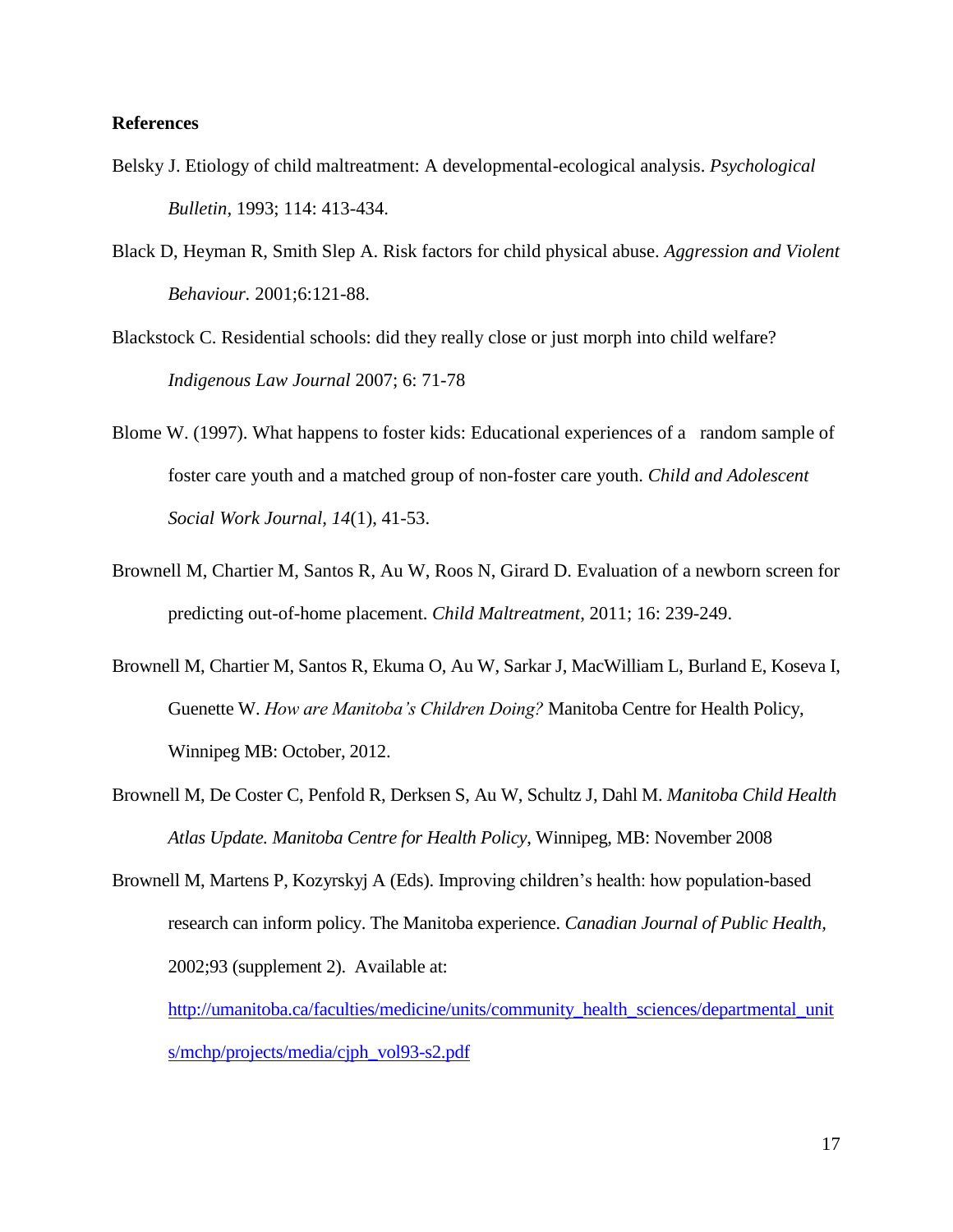- Brownell MD, Roos N, MacWilliam L, Leclair L, Ekuma O, Fransoo R. Academic and social outcomes for high-risk youths in Manitoba. *Canadian Journal of Education*, 2010;33(4):804-836.
- Burley M, Halpern M. (2001). *Educational attainment of foster youth: Achievement and graduation outcomes for children in state care* (Document No. 01-11-3901). Olympia, WA: Washington State Institute for Public Policy.

<http://www.wsipp.wa.gov/rptfiles/FCEDReport.pdf>

- Campbell FA, Pungellow EP, Burchinal M, et al., Adult outcomes as a function of an early childhood educational program: an abecedarian Project follow-up. Developmental Psychology, Jan 16, 2012 [epub ahead of print]
- Canadian Child Welfare Research Portal. 2010,<http://www.cecw-cepb.ca/statistics>
- Chaffin M, Kelleher K, Hollenberg J. Onset of physical abuse and neglect: Psychiatric, substance abuse, and social risk factors from prospective community data. *Child Abuse & Neglect*, 1996; 20: 191-203.
- Corse S, Schmid K, Trickett P. Social network characteristics of mothers in abusing and nonabusing families and their relationships to parenting beliefs. *Journal of Community Psychology.* 1990;18(1):44-59.
- Coulton CJ, Korbin JE, Su M. Neighborhoods and child maltreatment: A multi-level study. *Child Abuse & Neglect*, 1999; 23: 1019-1040.
- Coulton C, Korbin J, Su M, Chow J. Community level factors and child maltreatment rates. C*hild Development,* 1995;66:1262-76.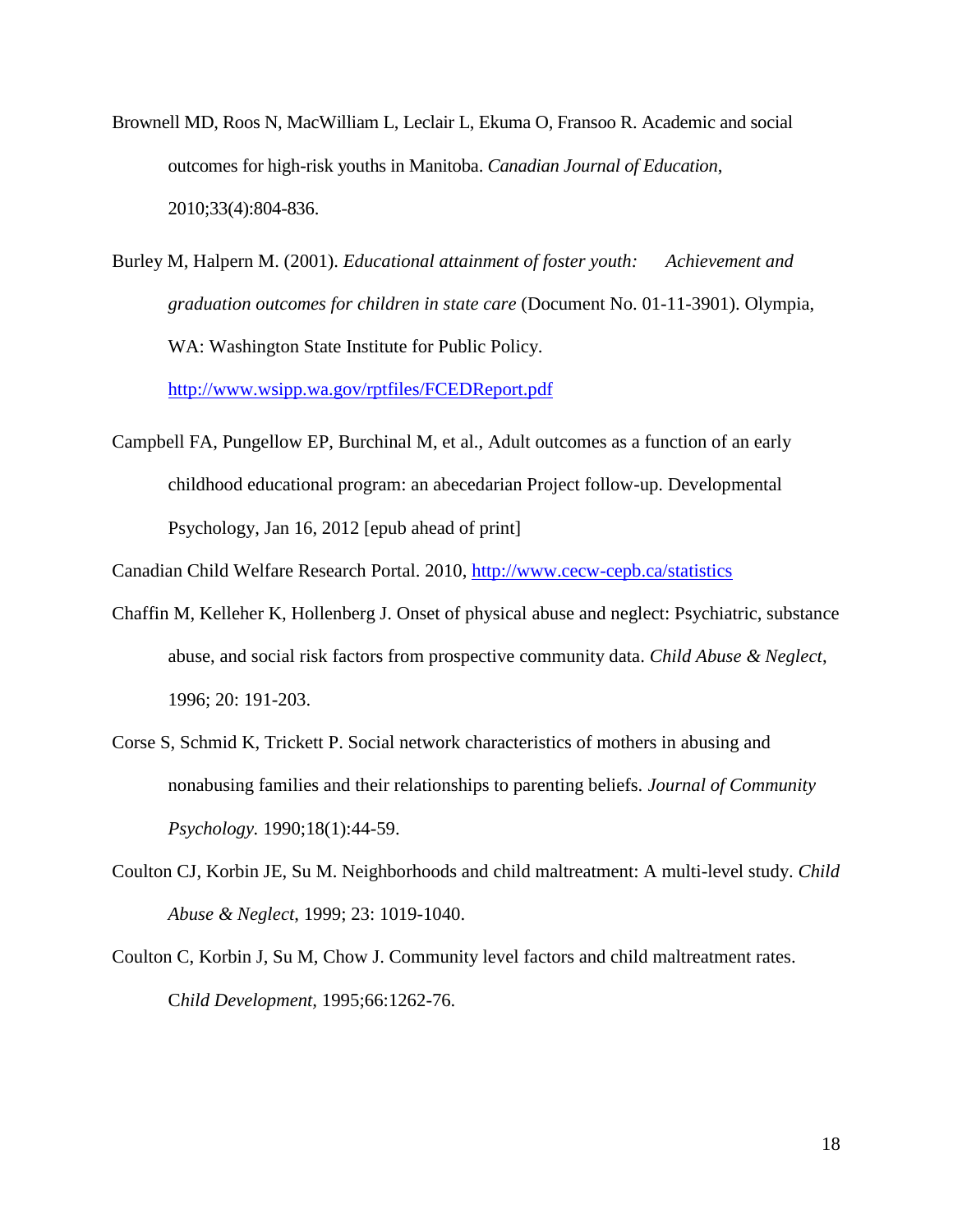- DePaul J, Domenech L. Childhood history of abuse and child abuse potential in adolescent mothers: A longitudinal study. *Child Abuse & Neglect*, 2000; 24: 701-713.
- Drake B, Pandey S. Understanding the relationship between neighborhood poverty and specific types of child maltreatment. *Child Abuse & Neglect*, 1996; 20: 1003-1018.
- Durrant JE. From mopping up the damage to preventing the flood: The role of social policy in preventing violence against children. *Social Policy Journal of New Zealand*, 2006; 28: 1- 17.
- Ekéus C, Christensson K, Hjern A. Unintentional and violent injuries among pre-school children of teenage mothers in Sweden: A national cohort study. *Journal of Epidemiology and Community Health,* 2004; 58: 680-685.
- Forget E. The town with no poverty: the health effects of a Canadian Guaranteed Annual Income field experiment. *Canadian Public Policy*, 2011; 37(3): 283-305
- Foster EM, Prinz RJ, Sanders MR, Shapiro CJ. The costs of a public health infrastructure for delivering parent and family support. *Children and Youth Services Review*, 2008; 30: 493-501.
- Fanshel D, Shinn E. (1978). *Children in foster care: A longitudinal investigation*. New York: Columbia University Press.
- Garbarino J, Kostelny K. Child maltreatment as a community problem. *Child Abuse & Neglect,* 1992; 16: 455-464.
- Garbarino J, Sherman D. High-risk neighbourhoods and high-risk families: The human ecology of child maltreatment. *Child Development*, 1980; 51: 188-198.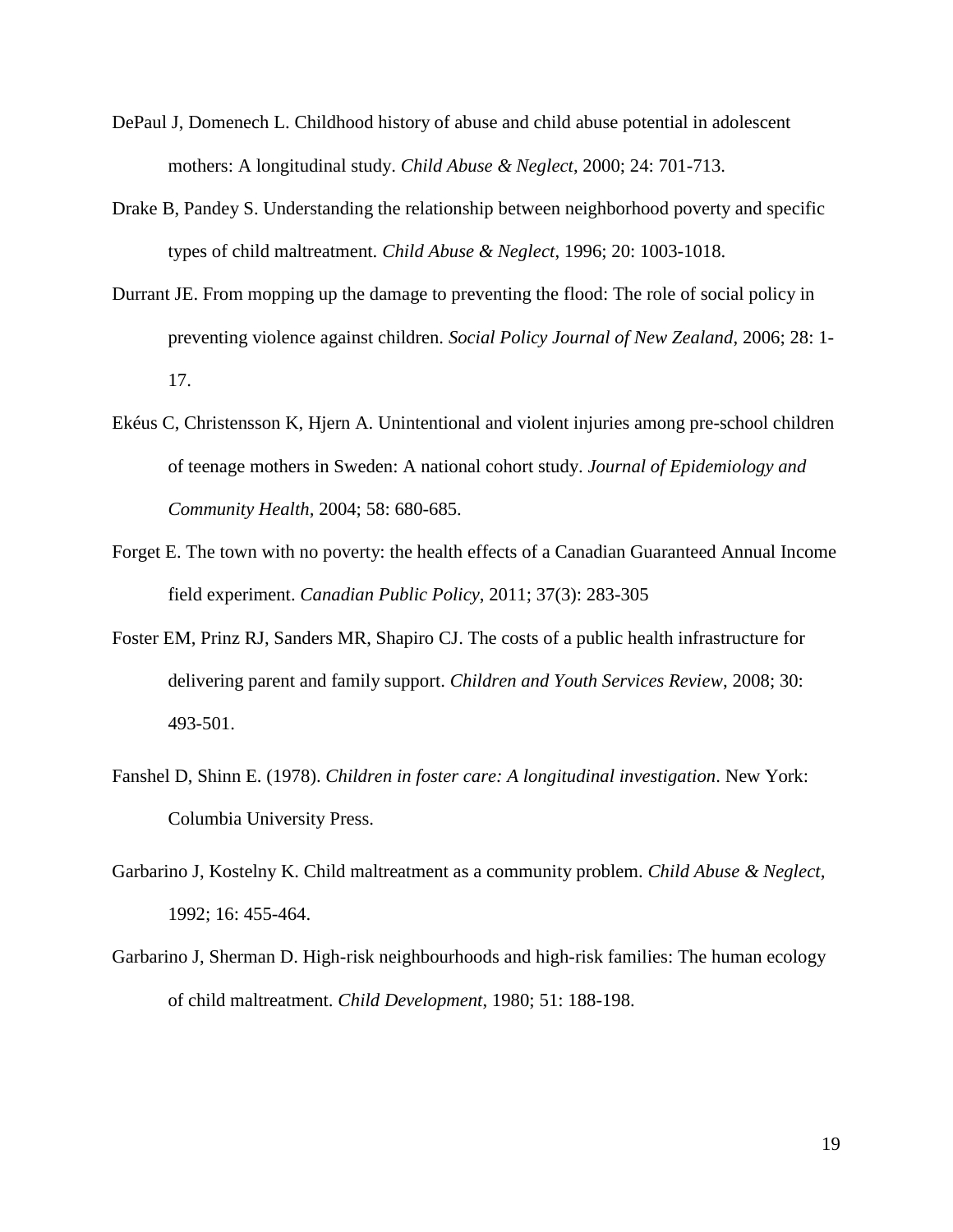- Gilbert R, Fluke J, O'Donnell M, Gonzalez-Izquierdo A, Brownell M, Gulliver P, Janson S, Sidebotham P. Child maltreatment variation in trends and policies in six developed countries. *Lancet* 2012;379(9817):758-772.
- Gilbert R, Widom CS, Browne K, Fergusson D, Webb E, Janson S. Burden and consequences of child maltreatment in high-income countries. *Lancet* 2009; 373(9657): 68-81
- Gilbert R, Woodman J, Logan S. Developing services for a public health approach to child maltreatment. *International Journal of Children's Rights*; 2012: 323-342.
- Goerge R, Voorhis J, Grant S, Casey R, Robinson M. Special education experiences of foster children: An empirical study. *Child Welfare,* 1992; *71*(5): 419-437.

Jack G. Child protection at the community level. *Child Abuse Review*, 2004; 13: 368-383.

- Katz L, Au W, Singal D, Brownell M, Roos N, Martens PJ, Chateau D, Enns MW, Kozyrskyj AL, Sareen J. Suicide and suicide attempts in children and adolescents in the child welfare system. *Canadian Medical Association Journal,* 2011;183(17):1977-1981.
- Kelleher K, Chaffin M, Hoolenber J, Fischer E. Alcohol and Drug Disorders among Physically Abusive and Neglectful Parents in a Community-Based Sample. *American Journal of Public Health.* 1994;84(10):1586-90.
- King AJC, Warren WK, Boyer JC, Chin P. *Double Cohort Study, Phase 4* report for the Ontario Ministry of Education. Retrieved August 16, 2007 from

<http://www.edu.gov.on.ca/eng/document/reports/phase4/report4.pdf>

Kortenkamp K, Ehrle J. (2002). The well-being of children involved with the child welfare system: A national overview. [http://www.urban.org/UploadedPDF/310413\\_anf\\_b43.pdf](http://www.urban.org/UploadedPDF/310413_anf_b43.pdf)

Manitoba Family Services and Consumer Affairs. Annual Report 2010/11.

[http://www.gov.mb.ca/fs/about/annual\\_reports/fsca\\_ar\\_2011\\_12.pdf](http://www.gov.mb.ca/fs/about/annual_reports/fsca_ar_2011_12.pdf)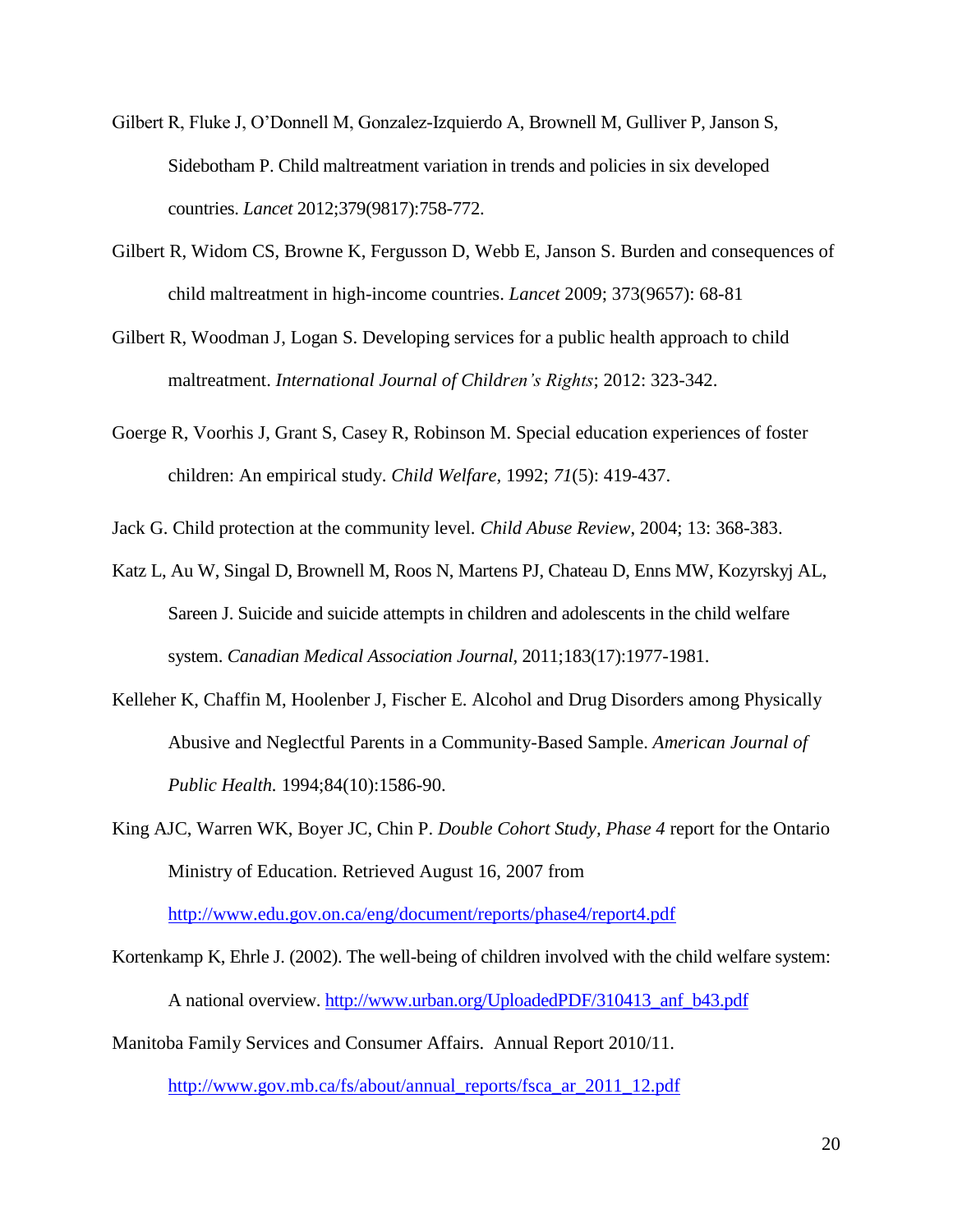- Marmot M, Friel S, Bell R, Houweling TAJ, Taylor S, on behalf of the Commission on Social Determinants of Health. Closing the gap in a generation: health equity through action on the social determinants of health. *Lancet* 2008; 372: 1661-1669
- McKinlay JB. Paradigmatic obstacles to improving the health of populations implications for health policy*. Salud Publica Mex* 1998; 40: 369-379.
- Meadows P, Tunstill J, George A, Dhudwar A, Kurtz Z. The Costs and Consequences of Child Maltreatment. National Institute of Economic and Social Research, London: 2011.
- Muenning P, Robertson D, Johnson G, Campbell F, Pungellow EP, Neidell M. The effect of an early education program on adult health" the Caolina Abecedarian Project randomized controlled trial. *American Journal of Public Health* 2011; 101(3): 512-516
- O'Donnell M, Scott D, Stanley F. Child abuse and neglect is it time for a public health approach? *Australia and New Zealand Public Healt*h, 2005; 32:325-330.
- Office of the Auditor General, Manitoba. Follow-up or our December 2006 Report: Audit of the Child and Family Services Division Pre-devolution Child in Care Processes and Practices, September 2012
- Public Health Agency of Canada. *Canadian Incidence Study of Reported Child Abuse and Neglect – 2008: Major Findings*. Ottawa, 2010.
- Prinz R, Sanders M, Shapiro C, Whitaker D, Lutzker J. Population-based prevention of children maltreatment: the U.S. Triple P System Population Trial. *Prevention Science*, 2009;  $10(1):1-12.$
- Pungello EP, Kainz K, Burchinal M, et al., Early educational intervention, early cumulative risk, and the early home environment as predictors ofyough adult outcomes within a high-risk sample. *Child Development*, 2010; 81(1): 410-426.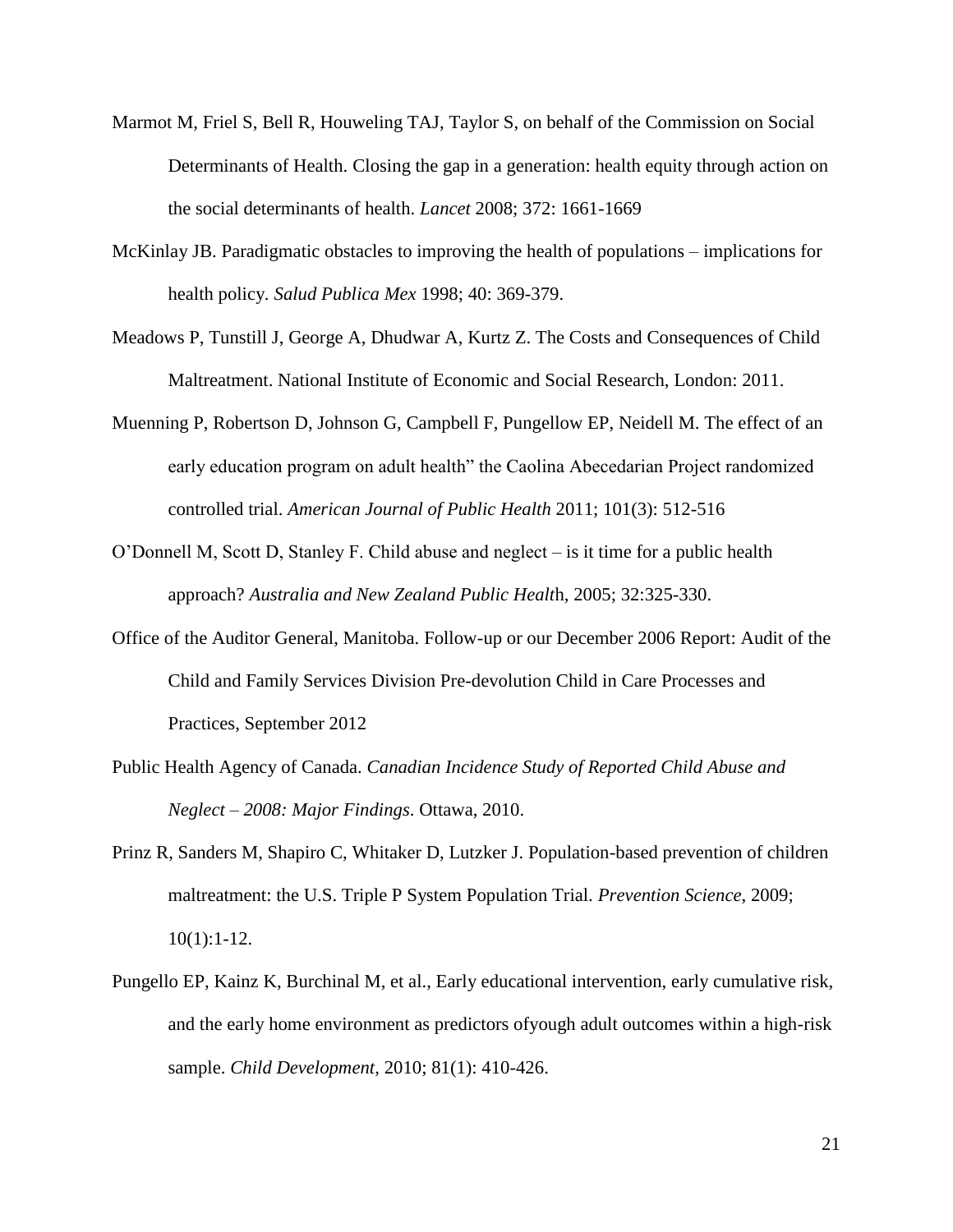- Reading R, Bissell S, Goldhagen J, Harwin J, Masson J, Moynihan S, Parton N, Santos Pais M, Thoburn J, Webb E. Promotion of children's rights and prevention of child maltreatment. *Lancet* 2009; 373: 332-343
- Reynolds AJ, Temple JA. Cost-effective early childhood development programs from preschool to third grade. *Annual Review of Clinical Psychology*, 2008; 4: 109-139.
- Roos LL, Brownell M, Lix L, Roos NP, Walld R, MacWilliam L. From health research to social research: privacy, methods, approaches. *Soc Sci Med* 2008 January;66(1):117-29.
- Roos LL, Gupta S, Soodeen RA, Jebamani L. Data quality in an information-rich environment: Canada as an example. *Can J Aging* 2005;24 Suppl 1:153-70.
- Roos LL, Nicol JP. A research registry: uses, development, and accuracy. *J Clin Epidemiol* 1999 January;52(1):39-47.
- Roos NP, Shapiro E (Eds). Health and health care: experience with a population-based health information system. *Medical Care,* 1995;33(12, Supplement).
- Roos NP, Shapiro E (Eds.) Academics at the policy interfact. Revisiting the Manitoba Centre for Health Policy and Evaluation and its population-based health information system. *Medical Care*, 1999; 37(6, Supplement).
- Sawyer R, Dubowitz H. (1994). School performance of children in kinship care. *Child Abuse & Neglect, 18*(7), 587-597.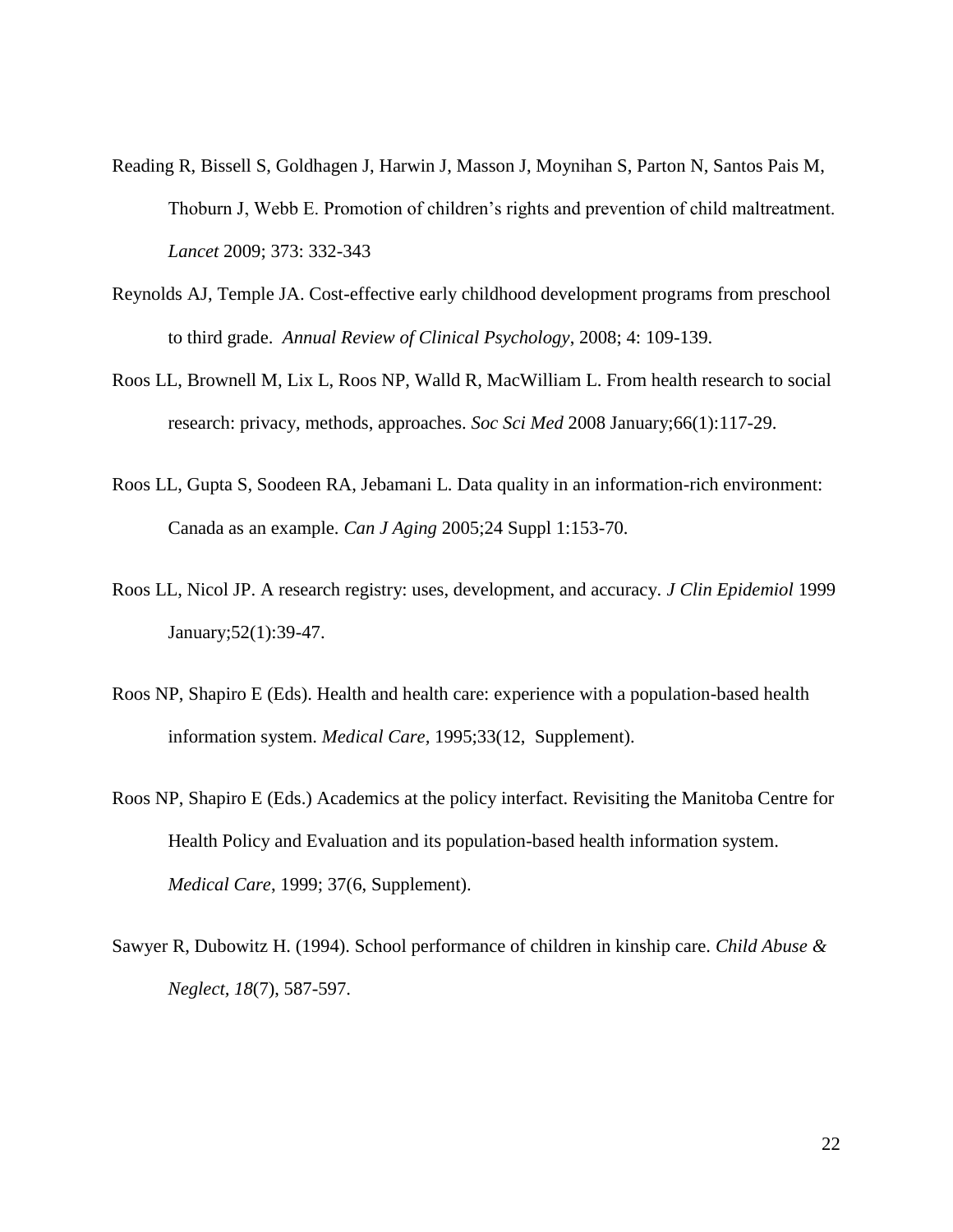- Scherr T. (2007). Educational experiences of children in foster care: Meta-analyses of special education, retention and discipline rates. *School Psychology International, 28*(4), 419- 436.
- Schweinhart LJ, Montie J, Xiang Z, Barnett WS, Belfield CR, Nores M. *The High/Scope Perry Preschool Study Through Age 40: Summary, Conclusions, and Frequently Asked Questions*. High/Scope Press, 2005
- Sherrod K, O'Conner S, Vietze P, Altemeier W. Child health and maltreatment. *Child Development,* 1984; 55:1174-83.
- Sidebotham P, Golding J. Child maltreatment in the "Children of the Nineties": A longitudinal study of parental risk factors. *Child Abuse & Neglect.* 2001;25(9): 1177-200.
- Spencer N, Wallace A, Sundrum R, Bacchus C, Logan S. Child abuse registration, fetal growth, and preterm birth: A population based study. *Journal of Epidemiology and Community Health*, 2006; 60: 337-340.
- Sprang G, Clark J, Bass S. Factors that contribute to child maltreatment severity: a multi-method and multidimensional investigation. *Child Abuse & Neglect,* 2005; 29:335-50.
- Sullivan P, Knutson J. Maltreatment and disabilities: A population-based epidemiological study. *Child Abuse Negl.* 2000;24(10):1257-73.
- Thoburn, J. (2007). Globalisation and child welfare: Some lessons from a cross-national study of children in out-of-home care. Social Work Monographs, 228, 1-70.
- Trocmé N, Fallon B, MacLaurin B, Daciuk J, Felstiner C, Black T, Tonmyr L, Blacksstock C, Barter K, Turcotte D, Cloutier R. *Canadian incidence study of reported child abuse and neglect – 2003: Major findings*. Ottawa, ON: Public Health Agency of Canada, 2005.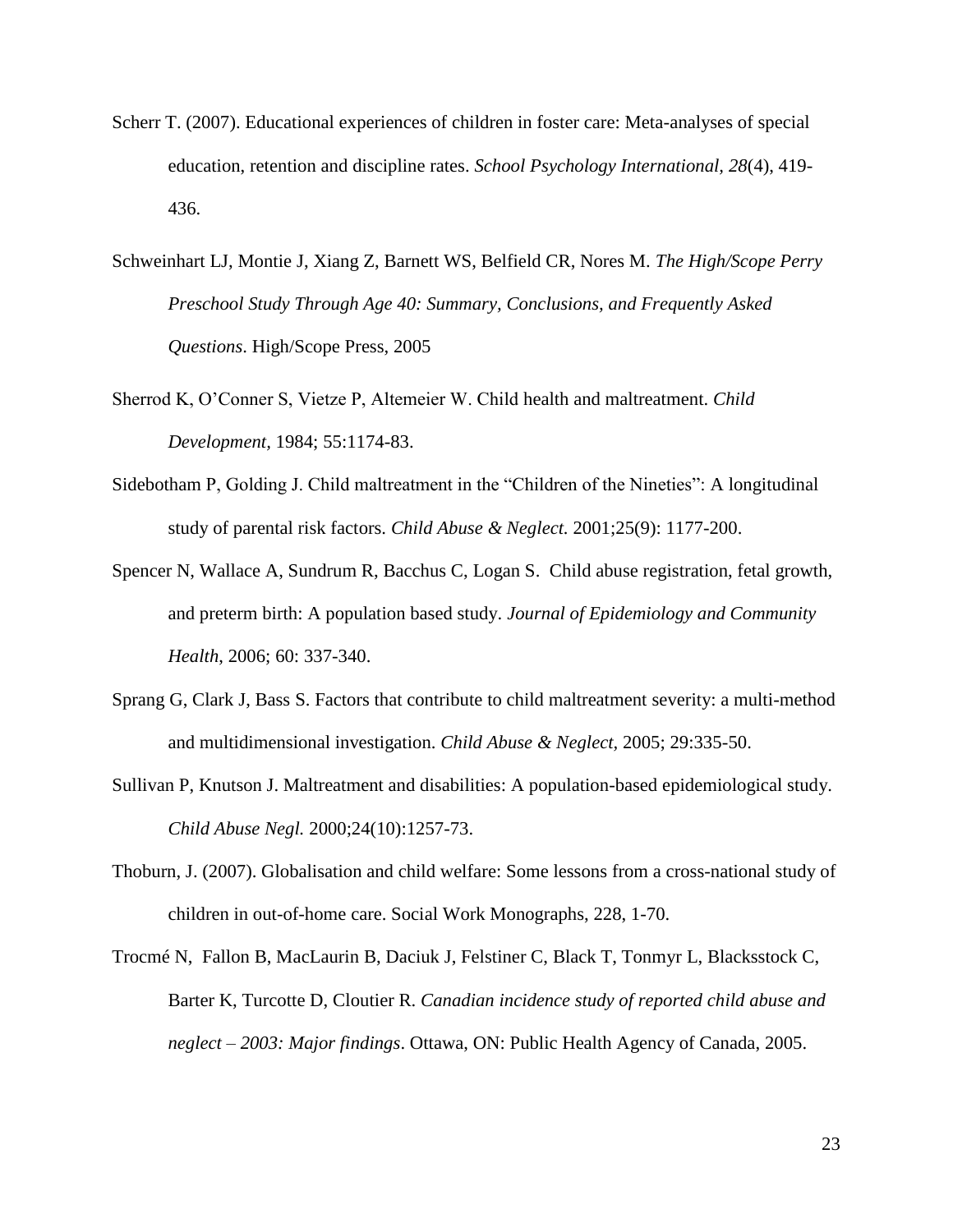- Trocmé N, Fallon B, MacLaurin B, Neves T. What is driving increasing child welfare caseloads in Ontario? Analysis of the 1993 and 1998 Ontario incidence studies. *Child Welfare*, 2003; 84: 341-362.
- Tweddle A. (2007). Youth leaving care: How do they fare? *New Directions for Youth Development, 113*(1), 15-31.
- United Nations. *Convention on the Rights of the Child.* Adopted and opened for signature, ratification and accession by General Assembly resolution 44/25 of 20 November 1989; entry into force 2 September 1990, in accordance with article 49.
- Whipple EE, Webster-Stratton C. The role of parental stress in physically abusive families. *Child Abuse & Neglect,* 1991; 15: 279-291.
- Wikipedia [http://en.wikipedia.org/wiki/Convention\\_on\\_the\\_Rights\\_of\\_the\\_Child#Canada](http://en.wikipedia.org/wiki/Convention_on_the_Rights_of_the_Child#Canada)

Winnipeg Free Press, Editorial. *Tracking Children*, September 28, 2012

Zetlin A, Weinberg L, Kimm C. (2003). Are the educational needs of children in foster care being addressed? *Children and Schools, 25*(2), 105-119.